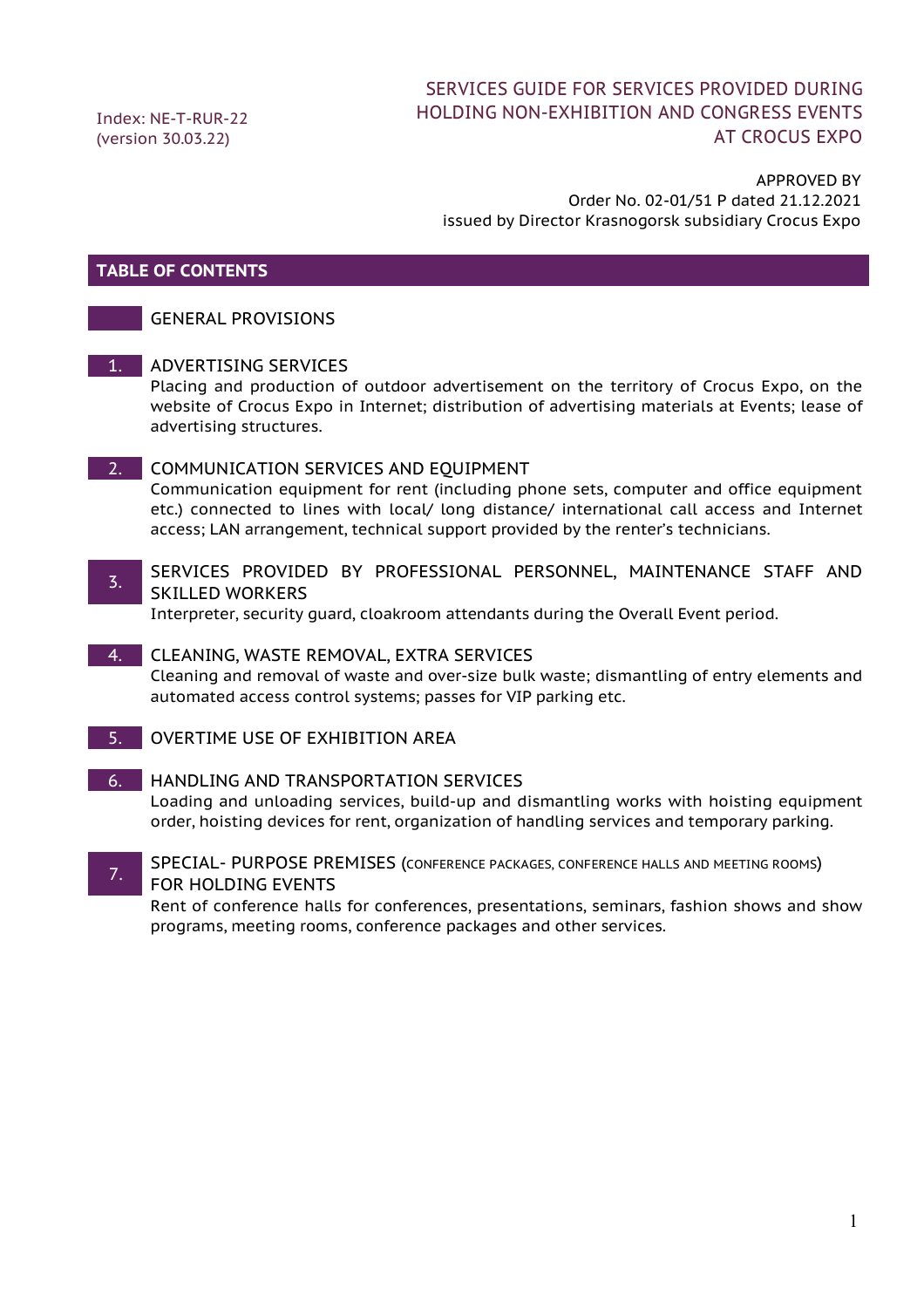#### **GENERAL PROVISIONS**

- 1. The present Services Guide is a compilation of terms and costs of equipment lease and services provided to organizers, participants and builders during non-exhibition and congress events held at the Crocus Expo International Exhibition Centre (hereinafter Crocus Expo).
- 2. Services and equipment leasing orders procedures, terms of payment and cancellation as well as liabilities of the Parties are defined by the General Terms of Holding Non-exhibition and Congress Events at Crocus Expo, tenancy contracts on holding events, laws in force and regulatory documents.
- 3. Order should be submitted by the Organizer, Exhibitor or other Participant minimum 10 (ten) office days prior to the beginning of the Overall Event period save otherwise is stipulated by the Basic Contract or defined in the sections herein.
- 4. If the order is submitted less than 10 (ten) office days prior to the beginning of the Overall Event period the service will be subject to 50 % (fifty percent) surcharge to rates of the Services Guide save otherwise is defined in the appropriate section herein.
- 5. In case of refusal of the customer from the service (cancellation of the order) later than 10 (ten) office days prior to the beginning of the Overall Event period, the customer will settle property losses of Crocus Expo amounting to 50% (fifty percent) of the cost of the cancelled service in accordance with clause 3. section 310 of the Civil Code of the Russian Federation.
- 6. The terms of application and cancellation of the service order shall not apply if the Basic Contract or the service order for the Event holding is signed less than 45 (forty five) days prior the commencement of the Overall Event period.
- 7. Each started period as of the Services Guide shall be charged as full.
- 8. Services provided by Crocus Expo can be provided either by Crocus Expo or by contractors with appropriate licenses and credentials.
- 9. Operation hours of Crocus Expo during the Overall Event period are from 08:00 till 20:00. If otherwise defined by the Basic Contract or by the Order contract the service provision (save section 5) during the period from 20:00 till 08:00 shall be further agreed and approved.
- 10. The tenant of the equipment leased under the terms of the Services Guide shall bear responsibility for any risk of casual death or casual damage of the equipment.
- 11. Rates specified herein are denominated in RUB and include 20% VAT.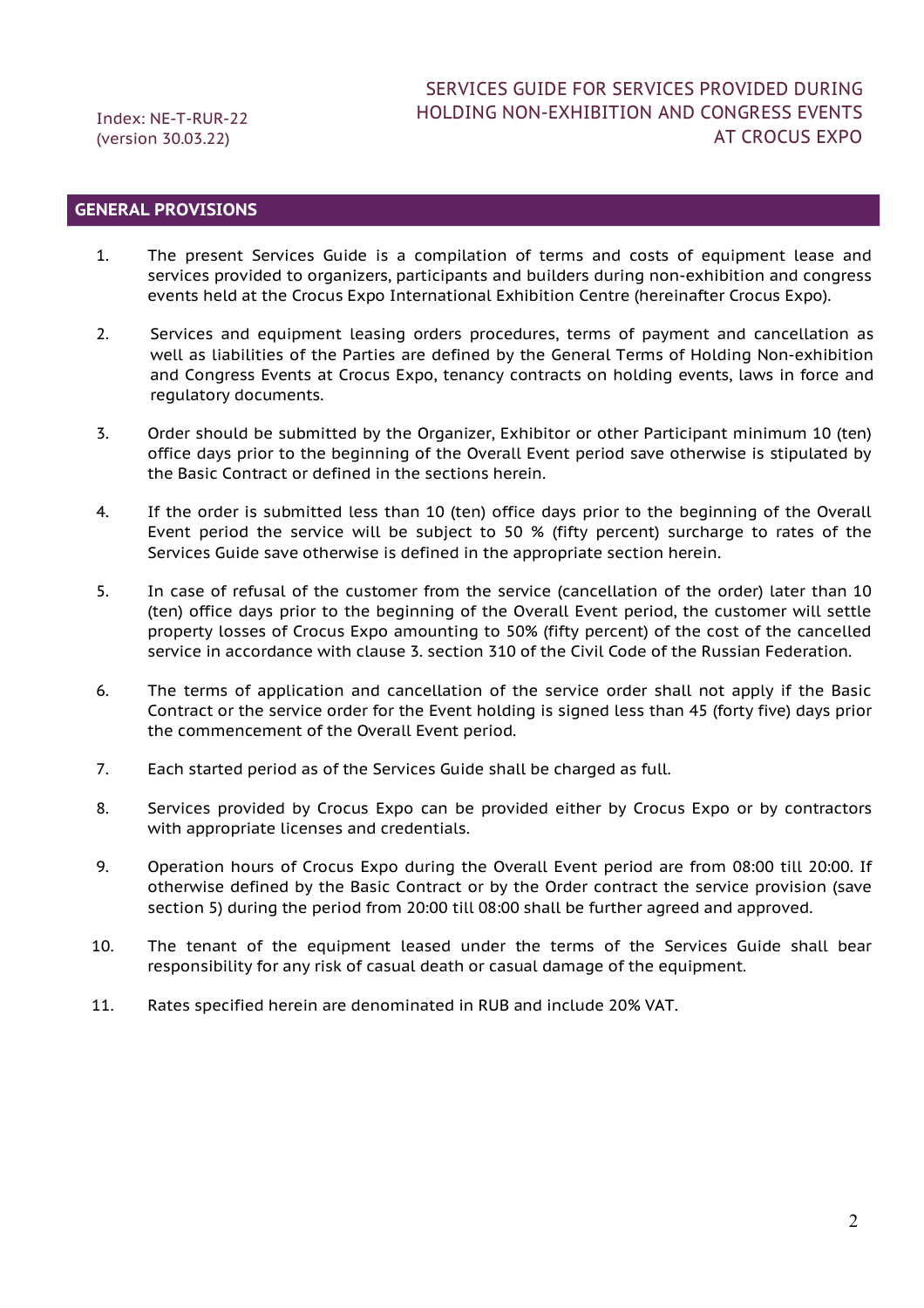### SERVICES GUIDE FOR SERVICES PROVIDED DURING HOLDING NON-EXHIBITION AND CONGRESS EVENTS AT CROCUS EXPO

|          |                                                                                                                                                                                                                                                                                                                                                                                                                                                                                                                                                                                                                                                                                                                                                                                                                                                     | <b>RATE</b>              | <b>RATE</b> |
|----------|-----------------------------------------------------------------------------------------------------------------------------------------------------------------------------------------------------------------------------------------------------------------------------------------------------------------------------------------------------------------------------------------------------------------------------------------------------------------------------------------------------------------------------------------------------------------------------------------------------------------------------------------------------------------------------------------------------------------------------------------------------------------------------------------------------------------------------------------------------|--------------------------|-------------|
| 1.       | <b>ADVERTISING SERVICES</b>                                                                                                                                                                                                                                                                                                                                                                                                                                                                                                                                                                                                                                                                                                                                                                                                                         | (RUB)                    | $(1$ DAY)   |
|          | <u>Note to section 1.:</u><br>1. Orders for advertising services shall be submitted to Crocus Expo at least 10 (ten) office days prior to the Overall<br>Event period. Advertising services shall be rendered after payment in full.<br>2. Surcharge specified in section 4. of General Provisions is not applied to services specified in section 1.<br>3. Cost of medium production (clause 1.4.) and installation works (clause 1.5.) shall be paid for:<br>-with 50 % (fifty percent) surcharge in case the file for printing is submitted less than 5 (five) office days<br>prior the order execution;<br>-with 100 % (hundred percent) surcharge in case the file for printing is submitted less than 2 (two) office<br>days prior the order execution.<br>* the rate is applied only for services for Events with one day period of holding. |                          |             |
| 1.1.     | RENT OF ADVERTISING SPACE ON STATIONARY AND MOBILE STRUCTURES OF CROCUS EXPO                                                                                                                                                                                                                                                                                                                                                                                                                                                                                                                                                                                                                                                                                                                                                                        |                          |             |
| 1.1.1.   | Rent of advertising space on front sides and back sides of the pavilions (including medium<br>manufacturing, excluding installation), for the Overall Event period / up to 2 weeks, per 1 medium:                                                                                                                                                                                                                                                                                                                                                                                                                                                                                                                                                                                                                                                   |                          |             |
| a)       | Pavilion 1 (back side) - $10,5x5,0$ m                                                                                                                                                                                                                                                                                                                                                                                                                                                                                                                                                                                                                                                                                                                                                                                                               | 175 000 /<br>agreed rate |             |
| b)       | Pavilions 2 and 3 (front side) $-18,0x9,0$ m                                                                                                                                                                                                                                                                                                                                                                                                                                                                                                                                                                                                                                                                                                                                                                                                        | 425 000 /<br>agreed rate |             |
| C)       | Pavilions 2 and 3 (front side) $-$ 36,0x9,0 m                                                                                                                                                                                                                                                                                                                                                                                                                                                                                                                                                                                                                                                                                                                                                                                                       | 730 000 /<br>agreed rate |             |
| 1.1.2.   | Rent of advertising space on stationary outdoor structures (including medium manufacturing and<br>installation) up to 1 month, per 1 medium:                                                                                                                                                                                                                                                                                                                                                                                                                                                                                                                                                                                                                                                                                                        |                          |             |
| 1.1.2.1. | Rent of advertising space on 2-sided billboard 5,6x2,7 m:                                                                                                                                                                                                                                                                                                                                                                                                                                                                                                                                                                                                                                                                                                                                                                                           |                          |             |
| a)       | A-side (along MKAD)                                                                                                                                                                                                                                                                                                                                                                                                                                                                                                                                                                                                                                                                                                                                                                                                                                 | agreed rate              |             |
| b)       | A-side (central alley)                                                                                                                                                                                                                                                                                                                                                                                                                                                                                                                                                                                                                                                                                                                                                                                                                              | agreed rate              |             |
| C)       | B-side (along MKAD)                                                                                                                                                                                                                                                                                                                                                                                                                                                                                                                                                                                                                                                                                                                                                                                                                                 | agreed rate              |             |
| d)       | B-side (central alley)                                                                                                                                                                                                                                                                                                                                                                                                                                                                                                                                                                                                                                                                                                                                                                                                                              | agreed rate              |             |
| 1.1.2.2. | Rent of advertising space on 2-sided stele 9,2x6,9 m (alongside MKAD), (including medium<br>manufacturing and excluding installation) for the Overall Event period/up to 2 weeks, per 1 medium:                                                                                                                                                                                                                                                                                                                                                                                                                                                                                                                                                                                                                                                     |                          |             |
| a)       | A-side (along MKAD)                                                                                                                                                                                                                                                                                                                                                                                                                                                                                                                                                                                                                                                                                                                                                                                                                                 | 150 000 / agreed rate    |             |
| b)       | B-side (along MKAD)                                                                                                                                                                                                                                                                                                                                                                                                                                                                                                                                                                                                                                                                                                                                                                                                                                 | 120 000 / agreed rate    |             |
| 1.1.3.   | Rent of portable structures for outdoor use on adjacent territories (excluding medium manufacturing,<br>including installation) for the Event period, per 1 medium:                                                                                                                                                                                                                                                                                                                                                                                                                                                                                                                                                                                                                                                                                 |                          |             |
|          |                                                                                                                                                                                                                                                                                                                                                                                                                                                                                                                                                                                                                                                                                                                                                                                                                                                     |                          |             |
| a)       | $2,0x3,0$ m                                                                                                                                                                                                                                                                                                                                                                                                                                                                                                                                                                                                                                                                                                                                                                                                                                         | 31 000                   | 12 500*     |
| b)       | 3,0x3,0 m                                                                                                                                                                                                                                                                                                                                                                                                                                                                                                                                                                                                                                                                                                                                                                                                                                           | 42 000                   | 15 500*     |
| C)       | 4,0x3,0 m                                                                                                                                                                                                                                                                                                                                                                                                                                                                                                                                                                                                                                                                                                                                                                                                                                           | 52 000                   | 20 000*     |
| d)       | 6,0x3,0 m                                                                                                                                                                                                                                                                                                                                                                                                                                                                                                                                                                                                                                                                                                                                                                                                                                           | 72 000                   | 28 000*     |
| e)       | structures with triangle support, 2,0x3,0 m side                                                                                                                                                                                                                                                                                                                                                                                                                                                                                                                                                                                                                                                                                                                                                                                                    | 57 000                   |             |
| f)       | structures with rectangular support, 2,0x3,0 m side                                                                                                                                                                                                                                                                                                                                                                                                                                                                                                                                                                                                                                                                                                                                                                                                 | 67 000                   |             |
| g)       | non-standard structures (from 6,0 sq m), per sq m                                                                                                                                                                                                                                                                                                                                                                                                                                                                                                                                                                                                                                                                                                                                                                                                   | agreed rate              |             |
| 1.1.4.   | TRITEX advertising structures for rent for indoor use (excluding medium manufacturing, including<br>installation) for the Event period, per 1 medium:                                                                                                                                                                                                                                                                                                                                                                                                                                                                                                                                                                                                                                                                                               |                          |             |
| a)       | $1,0x2,8$ m                                                                                                                                                                                                                                                                                                                                                                                                                                                                                                                                                                                                                                                                                                                                                                                                                                         | 10 000                   | 4 600*      |
| b)       | 2,0x2,0 m                                                                                                                                                                                                                                                                                                                                                                                                                                                                                                                                                                                                                                                                                                                                                                                                                                           | 14 000                   | 6 000*      |
| C)       | $2,2x2,5$ m                                                                                                                                                                                                                                                                                                                                                                                                                                                                                                                                                                                                                                                                                                                                                                                                                                         | 17 000                   | 7 000*      |
| d)       | 4,5x2,5 m                                                                                                                                                                                                                                                                                                                                                                                                                                                                                                                                                                                                                                                                                                                                                                                                                                           | 21 000                   | 8 000*      |
| e)       | 6,7x2,5 m                                                                                                                                                                                                                                                                                                                                                                                                                                                                                                                                                                                                                                                                                                                                                                                                                                           | 27 000                   | 10 000*     |
| 1.1.5.   | Rent of advertising space on stationary light structures (including medium manufacturing and<br>installation) for the Event period, per 1 medium                                                                                                                                                                                                                                                                                                                                                                                                                                                                                                                                                                                                                                                                                                    |                          |             |
| 1.1.5.1. | Outdoor structures, static placement on one side of the structure<br>(size of the poster is 1,23x2,50 m)                                                                                                                                                                                                                                                                                                                                                                                                                                                                                                                                                                                                                                                                                                                                            | 15 000                   |             |
| 1.1.5.2. | Lightboxes in pavilions (medium size $-1,17x1,97$ m):                                                                                                                                                                                                                                                                                                                                                                                                                                                                                                                                                                                                                                                                                                                                                                                               |                          |             |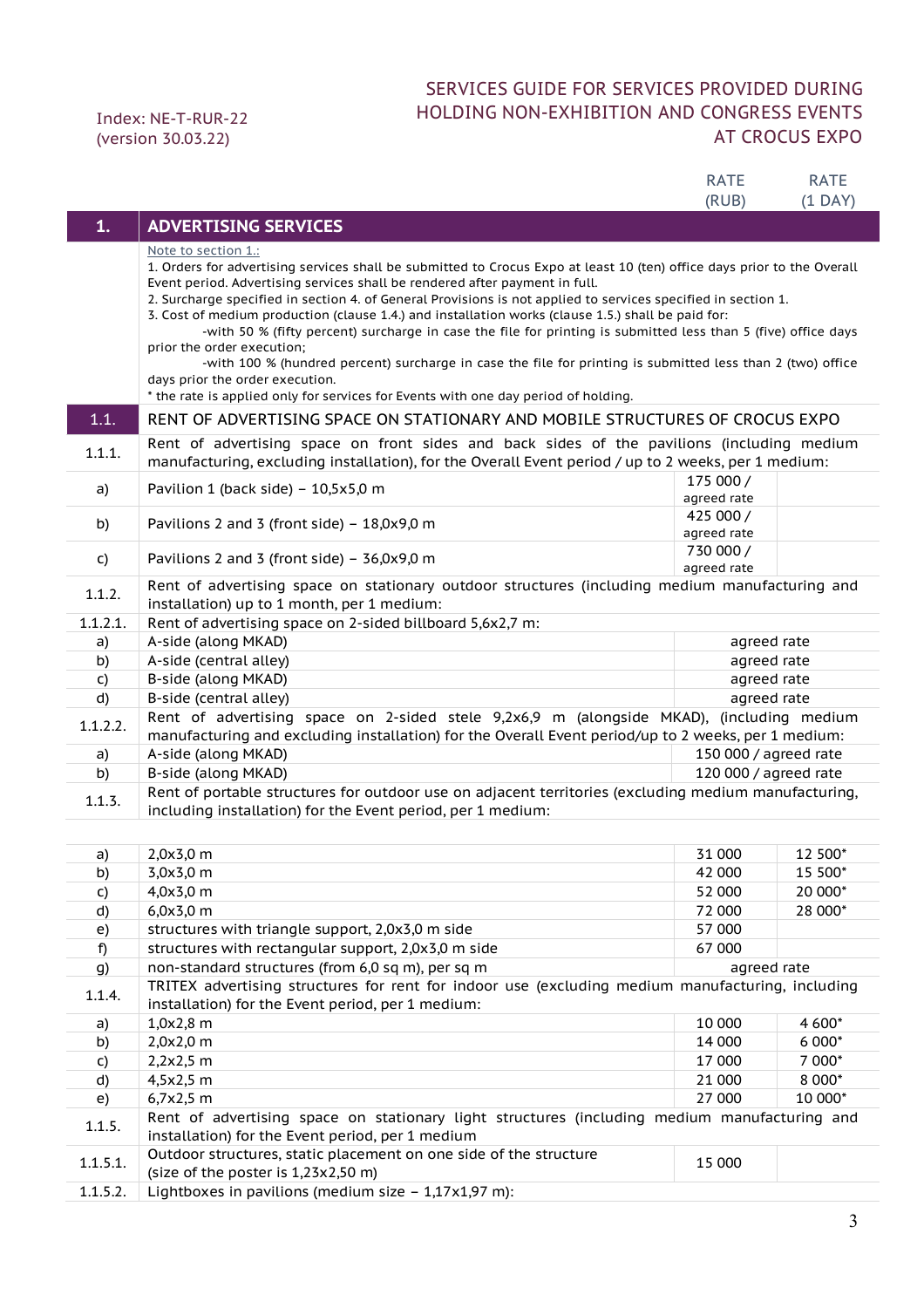Index: NE-T-RUR-22 (version 30.03.22)

| a)           | use of static board on the front side (facing exhibition hall entrance) of<br>the structure                                                                                       | 30 000         |                |
|--------------|-----------------------------------------------------------------------------------------------------------------------------------------------------------------------------------|----------------|----------------|
| b)           | use of static board on the back side (facing pavilion entrance) of the<br>structure                                                                                               | 22 000         |                |
| 1.1.5.3.     | Light structures in the passageway from Pavilion 3 to the metro station<br>(medium size $-$ 3,0x1,2 m)                                                                            | 20 000         |                |
| 1.1.5.4.     | Light structures in a pavilion (medium size $-1,14x2,44$ m)                                                                                                                       | 30 000         |                |
| 1.1.6.       | Flagpoles for rent (excluding flag manufacturing, including installation),<br>for the Event Period, per 1 flagpole:                                                               | 10 000         |                |
| 1.1.7.       | Space/permission for installation of the Organizer's/Exhibitor's advertising, information or other<br>medium (excluding medium manufacture and installation) for the Event period |                |                |
| 1.1.7.1.     | Outdoor grounds:                                                                                                                                                                  |                |                |
| a)           | advertising site for advertising vehicle including "mobile billboards"                                                                                                            | agreed<br>rate | agreed<br>rate |
| b)           | advertising site for secured aerostatic balloon, dirigible, pneumatic figure<br>etc.                                                                                              | agreed rate    |                |
| C)           | other advertising structure per 1 sq m of the medium                                                                                                                              | 5 0 0 0        | 2 0 0 0        |
| 1.1.7.2.     | Pavilion grounds:                                                                                                                                                                 |                |                |
| a)           | lobbies, food courts, in passageways between pavilions per 1 sq m of 1<br>medium                                                                                                  | 5 0 0 0        | 2 0 0 0        |
| b)           | exhibition halls per 1 sq m of 1 medium (not contracted space)                                                                                                                    | 4 0 0 0        | 1 5 0 0        |
| $\mathsf{C}$ | A3 navigation racks with logo placement, per 1 pc                                                                                                                                 |                | 300            |
|              | Note to clause 1.1.7.2.:                                                                                                                                                          |                |                |
|              | The clause is not valid for Events held in Crocus Congress Hall.                                                                                                                  |                |                |
| 1.1.8.       | Rent of advertising space on roof-supporting frames and ceiling beams of registration halls for the<br>Event period (suspended structure installation is to be paid for extra):   |                |                |
| a)           | 18,0x6,0 m (2-sided banner to be placed in the Pavilion 1), including<br>banner manufacturing, excluding rigging works, per 1 medium                                              | 270 000        |                |
| b)           | 20,0x10,0 m (1-sided banner to be placed in the Pavilion 2), including<br>banner manufacturing, excluding rigging works, per 1 medium                                             | 310 000        |                |
| C)           | 8,0x12,0 m (2-sided banner to be placed in the Pavilion 3), including<br>banner manufacturing, excluding rigging works, per 1 medium                                              | 240 000        |                |
| d)           | up to 20,0 sq m, excluding medium manufacturing and rigging works, per<br>1 sq m of 1 medium                                                                                      | 4 0 0 0        |                |
| e)           | from 21,0 sq m, excluding medium manufacturing and rigging works per 1<br>sq m of 1 medium                                                                                        | 2 500          |                |
| f)           | ceiling beams of registration halls (1,0x3,0 m), including medium<br>manufacturing and rigging works, per 1 medium                                                                | 22 000         |                |
| 1.1.9.       | Rent of portable advertising structures OKTANORM (indoor, excluding medium manufacturing,<br>including installation) for the Event period, per 1 medium:                          |                |                |
| a)           | $1,0x2,9$ m                                                                                                                                                                       | 11 000         | 5 0 0 0        |
| b)           | 2,0x2,9 m                                                                                                                                                                         | 17 500         | 6 9 0 0        |
| C)           | 3,0x2,9 m                                                                                                                                                                         | 20 500         | 8 0 0 0        |
| d)           | 4,0x2,8 m                                                                                                                                                                         | 24 000         | 9 0 0 0        |
| e)           | $6,0x2,8$ m                                                                                                                                                                       | 33 000         | 14 000         |
| 1.1.10       | Rent of advertising space on wall panels 2,98x1,20 m of Pavilion 3<br>(including medium manufacturing and installation) for the Event period,<br>per 1 medium                     | 19 000         |                |
| 1.1.11.      | Rent of advertising space on metal and glass surfaces inside pavilions:                                                                                                           |                |                |
| a)           | on metal surfaces of pavilions (including medium manufacturing and<br>installation), for the Event period, per 1,0 sq m                                                           | 5 5 0 0        |                |
| b)           | up to 10 sq m of glass surfaces of pavilions (including medium<br>manufacturing and installation), for the Event period, per 1,0 sq m                                             | 6 0 0 0        |                |
| C)           | from 10 sq m of glass surfaces of pavilions (including medium<br>manufacturing and installation), for the Event period, per 1,0 sq m                                              | 7 000          |                |
| 1.1.12       | Above glass entrances of Pavilions 2 and 3 (including medium manufacturing and installation).                                                                                     |                |                |

1.1.12. Above glass entrances of Pavilions 2 and 3 (including medium manufacturing and installation),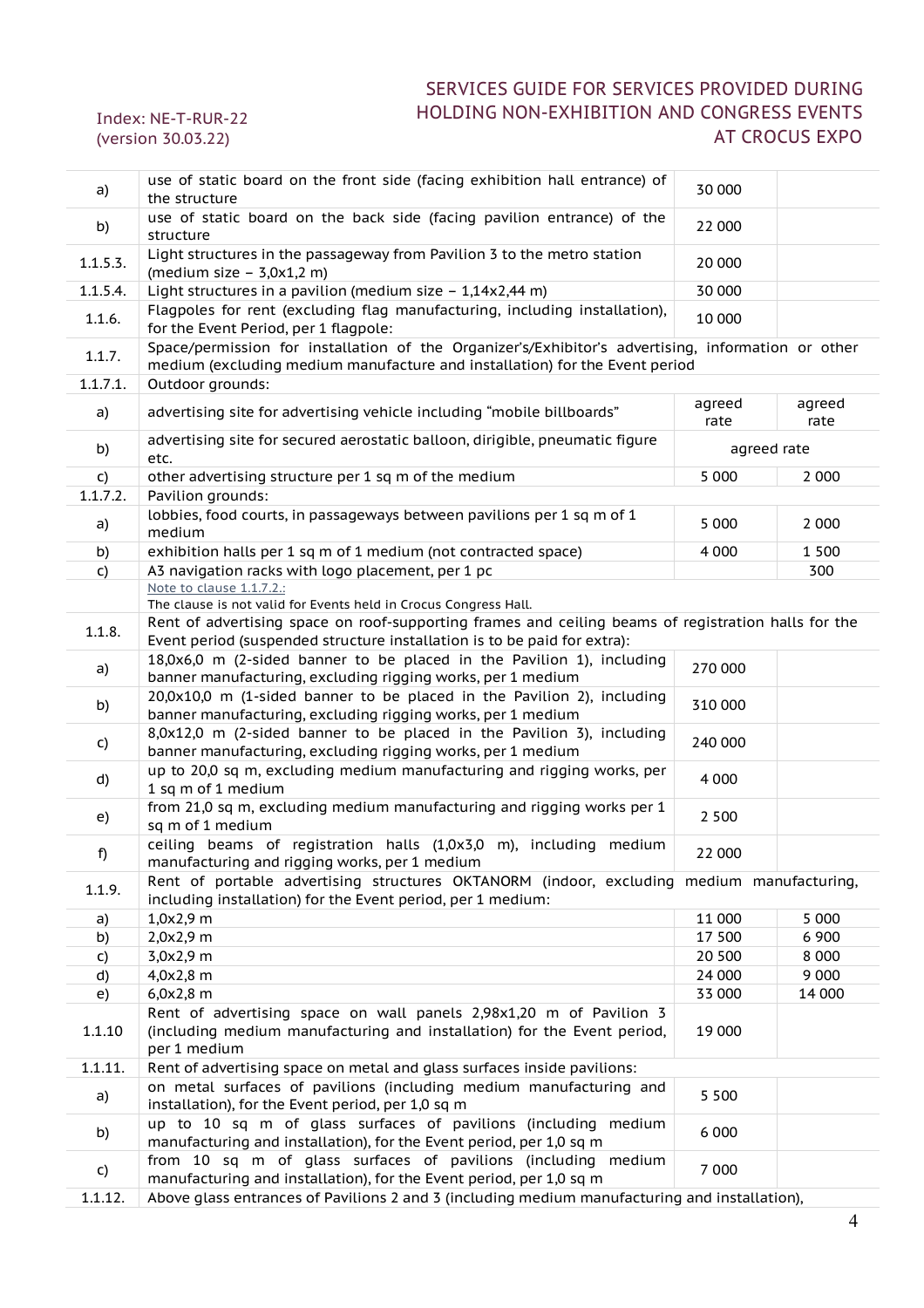|          | for the Event period, per 1 medium:                                                                                                                                                                                  |           |         |
|----------|----------------------------------------------------------------------------------------------------------------------------------------------------------------------------------------------------------------------|-----------|---------|
| a)       | 3,95x1,5 m                                                                                                                                                                                                           | 33 000    |         |
| b)       | $2,8x1,5$ m                                                                                                                                                                                                          | 26 000    |         |
| C)       | $5,0 \times 0,9$ m                                                                                                                                                                                                   | 32 000    |         |
| d)       | 3,95x1,5 m (2-sided)                                                                                                                                                                                                 | 44 000    |         |
| e)       | $2,8x1,5$ m (2-sided)                                                                                                                                                                                                | 32 000    |         |
| f)       | 5,0x0,9 m (2-sided)                                                                                                                                                                                                  | 37 000    |         |
|          | <b>VIDEO ADVERTISING</b>                                                                                                                                                                                             |           |         |
|          | Advertising on LED screens 9,2x6,9 m on the Crocus Expo grounds, per 1 day of broadcasting                                                                                                                           |           |         |
| 1.2.1.   | (00:00 - 24:00), 288 runnings a day on two screens (A-side and B-side):                                                                                                                                              |           |         |
| a)       | video reel timing - 10 seconds                                                                                                                                                                                       |           | 8 0 0 0 |
| b)       | video reel timing - 20 seconds                                                                                                                                                                                       |           | 14 000  |
| C)       | video reel timing - 30 seconds                                                                                                                                                                                       |           | 19 000  |
|          | Advertising on LED screens 24x9 m on the front side of Pavilion 1, per 1 day of broadcasting                                                                                                                         |           |         |
| 1.2.2.   | (00:00 - 24:00), 288 runnings a day on one screen:                                                                                                                                                                   |           |         |
| a)       | video reel timing - 10 seconds                                                                                                                                                                                       |           | 9 5 0 0 |
| b)       | video reel timing - 20 seconds                                                                                                                                                                                       |           | 18 000  |
| C)       | video reel timing - 30 seconds                                                                                                                                                                                       |           | 22 500  |
|          | Note to clauses 1.2.1. and 1.2.2.:                                                                                                                                                                                   |           |         |
|          | Minimum placement period - 5 days.                                                                                                                                                                                   |           |         |
|          | Rent of advertising space on LED screens 24x9 m on the front side of                                                                                                                                                 | 560 000 / |         |
| 1.2.3.   | Pavilion 1 (only for Organizer's information about the Event) for the                                                                                                                                                | agreed    |         |
|          | Overall Event period (save dismantling period)/ up to 2 weeks, from 08:00                                                                                                                                            | rate      |         |
|          | till 18:00 of each rent day, per 1 screen                                                                                                                                                                            |           |         |
|          | Note to clause 1.2.3.:                                                                                                                                                                                               |           |         |
|          | The customer for the service in accordance with clause 1.2.3. is entitled to free video reel (up to 30 seconds) on LED                                                                                               |           |         |
|          | screens (clause 1.2.1. or 1.2.2.) for maximum 5 (five) days during the Overall Event period.<br>The agreed rate is set in case of an increase in the broadcast period, as well as when placing Exhibitor's videos in |           |         |
|          | the Organizer block.                                                                                                                                                                                                 |           |         |
| 1.2.4.   | Rent of space on LED screens installed in pavilions from 09:00 to 19:00                                                                                                                                              |           |         |
| 1.2.4.1. | In the lobby of Pavilion 1 (screen - 96x1 m):                                                                                                                                                                        |           |         |
|          | placement of the Organizer's information for the Event period (applies                                                                                                                                               |           |         |
| a)       | only to placement of information related to the Organizer's Event)                                                                                                                                                   | 155 000   |         |
|          | placement of the Organizer's information about a participant for the                                                                                                                                                 |           |         |
| b)       | Event period, per a participant (applied in addition to clause 1.2.4.1.a))                                                                                                                                           | 23 000    |         |
| C)       | placement of promotional materials, per 1 day, per 1 advertiser                                                                                                                                                      | 25 000    |         |
| 1.2.4.2. | In the lobby of Pavilion 2 (screen - 87x1 m):                                                                                                                                                                        |           |         |
|          | placement of the Organizer's information, for the Event period (applies                                                                                                                                              |           |         |
| a)       | only to placement of information related to the Organizer's Event)                                                                                                                                                   | 155 000   |         |
|          | placement of the Organizer's information about a participant for the                                                                                                                                                 |           |         |
| b)       | Event period, per a participant (applied in addition to clause 1.2.4.2.a))                                                                                                                                           | 23 000    |         |
| C)       | placement of promotional materials, per 1 day, per 1 advertiser                                                                                                                                                      | 25 000    |         |
| 1.2.4.3. | Pavilion 3, above exhibition halls 13, 14 and 15 (screen size - 17x1 m), per 1 screen                                                                                                                                |           |         |
|          | placement of the Organizer's information, for the Event period (applies                                                                                                                                              |           |         |
| a)       | only to placement of information related to the Organizer's Event)                                                                                                                                                   | 57 000    |         |
|          | placement of the Organizer's information about a participant, for the Event                                                                                                                                          | 8 5 0 0   |         |
| b)       | period, per one participant (applies in addition to clause 1.2.4.3.a))                                                                                                                                               |           |         |
| C)       | placement of promotional materials, per 1 advertiser                                                                                                                                                                 | 14 000    |         |
|          | Note to clause 1.2.4.3.:                                                                                                                                                                                             |           |         |
|          | Each 20 seconds of broadcasting Crocus Expo's promo with the exhibition hall number (5 seconds) is broadcasted.                                                                                                      |           |         |
|          | Permission for broadcasting of promotional materials on the Customer's                                                                                                                                               |           |         |
| 1.2.5.   | technical means in registration halls, food courts and passageways                                                                                                                                                   | 7 000     |         |
|          | between the pavilions, in the outdoor territory for the Event period, per 1                                                                                                                                          |           |         |
|          |                                                                                                                                                                                                                      |           |         |
|          | broadcasting on 1 medium                                                                                                                                                                                             |           |         |
| 1.3.     | PERMISSION FOR PROMOTION ACTIONS AT THE CROCUS EXPO GROUNDS, FOR THE EVENT<br>PERIOD, per 1 promoter                                                                                                                 |           |         |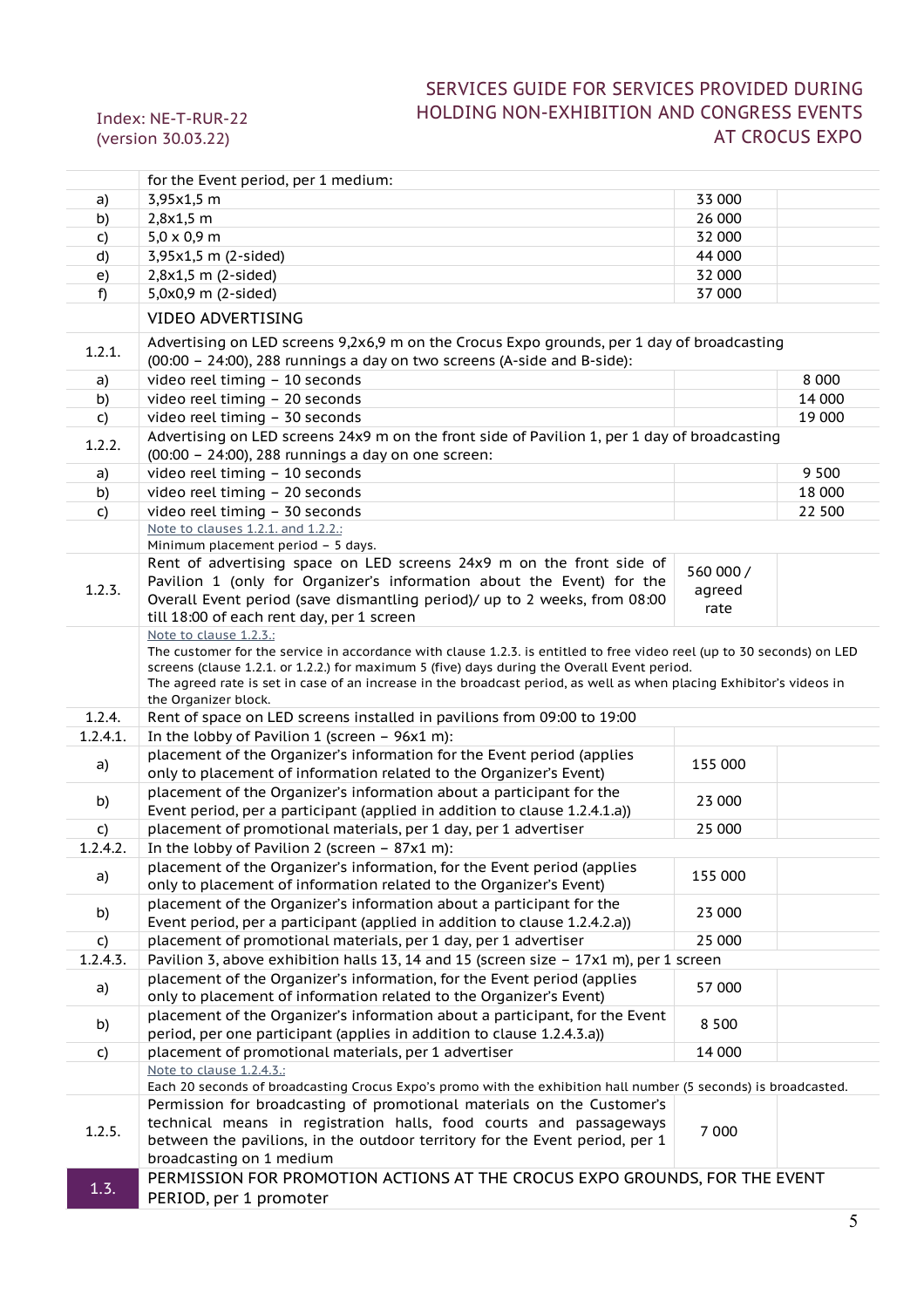| a)     | including distribution of advertising materials (including opinion surveys)                                                                                                                                                                                                                                                                                                                    | 17 000                      | 6 5 0 0 |
|--------|------------------------------------------------------------------------------------------------------------------------------------------------------------------------------------------------------------------------------------------------------------------------------------------------------------------------------------------------------------------------------------------------|-----------------------------|---------|
| b)     | without distribution of advertising materials, by representatives involved<br>into navigation/visitors guidance, for the Event period, with usage of the<br>Exhibitor's and/or Organizer's brand identity                                                                                                                                                                                      | 3 5 0 0                     | 1 0 0 0 |
| 1.4.   | MANUFACTURING OF ADVERTISING MEDIUMS AND PRINTED MATERIALS, per 1 sq m                                                                                                                                                                                                                                                                                                                         |                             |         |
| a)     | full-colour printing on banner fabrics                                                                                                                                                                                                                                                                                                                                                         | 700                         |         |
| b)     | full-colour printing on banner mesh                                                                                                                                                                                                                                                                                                                                                            | 650                         |         |
| C)     | full-colour printing on self-adhesive film                                                                                                                                                                                                                                                                                                                                                     | 2 1 0 0                     |         |
| d)     | full-colour printing on silk                                                                                                                                                                                                                                                                                                                                                                   | 1 600                       |         |
| e)     | full-colour printing on paper                                                                                                                                                                                                                                                                                                                                                                  | 700                         |         |
| f)     | full-colour printing on translucent film                                                                                                                                                                                                                                                                                                                                                       | 2 2 0 0                     |         |
| 1.5.   | <b>INSTALLATION WORKS:</b>                                                                                                                                                                                                                                                                                                                                                                     |                             |         |
| a)     | installation of 1 medium, size till 20,0 sq m, per 1 sq m                                                                                                                                                                                                                                                                                                                                      | 460                         |         |
| b)     | installation of 1 medium, size over 20,0 sq m, per 1 sq m                                                                                                                                                                                                                                                                                                                                      | 360                         |         |
| C)     | replacement / reinstallation of advertising structures of Crocus Expo, per 1<br>structure                                                                                                                                                                                                                                                                                                      | 50% of<br>structure<br>rate |         |
|        | PLACEMENT OF INFORMATION DATA ON CROCUS EXPO WEBSITE                                                                                                                                                                                                                                                                                                                                           |                             |         |
| 1.6.   | (official web site of the exhibition center):                                                                                                                                                                                                                                                                                                                                                  |                             |         |
| 1.6.1. | Event logo to be placed at Exhibitions Calendar page, size - 110x80 pix                                                                                                                                                                                                                                                                                                                        | 5 0 0 0                     |         |
| 1.6.2. | Information:                                                                                                                                                                                                                                                                                                                                                                                   |                             |         |
| a)     | about the Event at Exhibitions Calendar page, up to 50 words, single<br>placement                                                                                                                                                                                                                                                                                                              | 5 0 0 0                     |         |
| b)     | additional Event at Exhibitions Calendar page                                                                                                                                                                                                                                                                                                                                                  | 5 0 0 0                     |         |
| 1.6.3. | Dynamic banners on the main page / other pages, up to 1 month:                                                                                                                                                                                                                                                                                                                                 |                             |         |
| a)     | size - 234x350 pix (No. No. 2/102)                                                                                                                                                                                                                                                                                                                                                             | 40 000/<br>35 000           |         |
| b)     | size - 234x350 pix (No. No. 3/103)                                                                                                                                                                                                                                                                                                                                                             | 35 000/<br>30 000           |         |
| C)     | size - 234x350 pix (No. No. 4/104)                                                                                                                                                                                                                                                                                                                                                             | 33 000/<br>28 000           |         |
| d)     | size - 1140x90 pix (through the website, No. 1)                                                                                                                                                                                                                                                                                                                                                | 95 000                      |         |
|        | Note to clause 1.6.3.:<br>Maximum 3 (three) banners are placed in dynamic block.                                                                                                                                                                                                                                                                                                               |                             |         |
| 2.     | <b>COMMUNICATION SERVICES AND EQUIPMENT</b>                                                                                                                                                                                                                                                                                                                                                    |                             |         |
|        |                                                                                                                                                                                                                                                                                                                                                                                                |                             |         |
|        | Note to section 2.:<br>1. Telecommunication services as per section 2. are provided by Flexline-N Ltd. (Licenses No. No.167168,<br>167167, 167174, 185549, 182450 issued by the Federal Service for Supervision of Communications,<br>Information Technology and Mass Media).<br>2. Surcharge specified in section 4. of General Provisions is not applied to services specified in section 2. |                             |         |
| 2.1.   | CONNECTION FOR THE OVERALL EVENT PERIOD (provision of unlimited access to Internet)<br>TO THE NETWORK OF TELEMATIC SERVICES AND DATA TRANSMISSION AT A SPEED OF:                                                                                                                                                                                                                               |                             |         |
| 2.1.1. | 5 Mbit/sec                                                                                                                                                                                                                                                                                                                                                                                     | 20 000                      | 8 0 0 0 |
| 2.1.2. | 10 Mbit/sec                                                                                                                                                                                                                                                                                                                                                                                    | 30 000                      | 12 000  |
| 2.1.3. | 20 Mbit/sec                                                                                                                                                                                                                                                                                                                                                                                    | 40 000                      | 14 000  |
| 2.1.4. | 50 Mbit/sec                                                                                                                                                                                                                                                                                                                                                                                    | 50 000                      | 18 000  |
| 2.1.5. | 100 Mbit/sec                                                                                                                                                                                                                                                                                                                                                                                   | 90 000                      | 35 000  |
| 2.1.6. | Connection of extra IP address                                                                                                                                                                                                                                                                                                                                                                 | 2 5 0 0                     |         |
| 2.1.7. | Connection (access) to telematic services and data transmission with WI-<br>FI technologies (data transmission rate up to 1 Mbit/sec), per 1 day<br>Note to clause 2.1.:                                                                                                                                                                                                                       |                             | 1 0 0 0 |
|        | The cost of connection includes: installation, channel testing and provision of necessary data to the customer for<br>independent equipment adjustment. Provision of the password for authorization for one device is assumed by the<br>clause 2.1.7. The service is provided within a frequency band 5GHz (operating capability within other frequency bands<br>is not guaranteed).           |                             |         |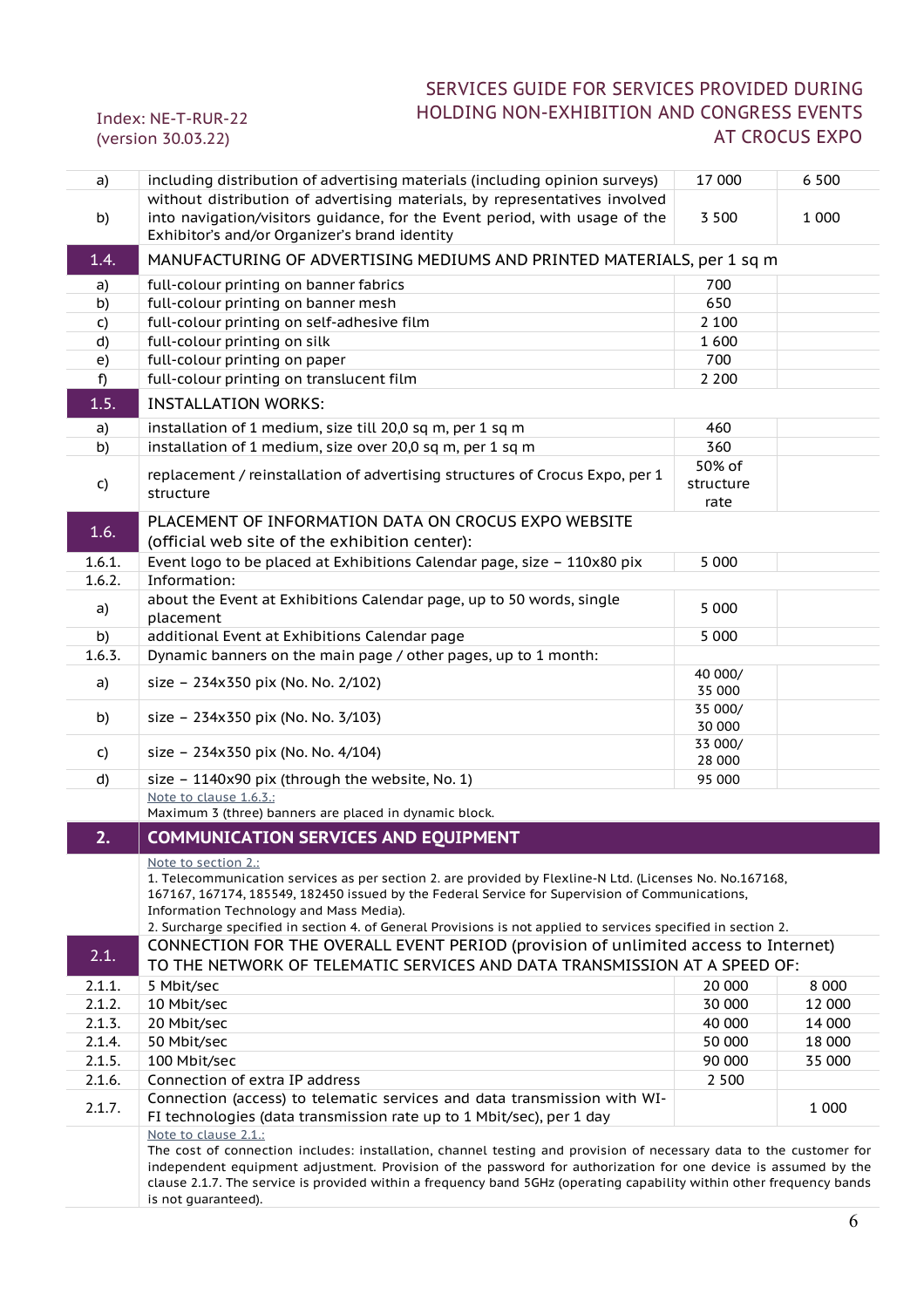| 2.2.         | INTERNAL TELECOMMUNICATION CHANNELS FOR THE EVENT PERIOD                                                                                                                                                                                                                                                                                                                                              |             |         |
|--------------|-------------------------------------------------------------------------------------------------------------------------------------------------------------------------------------------------------------------------------------------------------------------------------------------------------------------------------------------------------------------------------------------------------|-------------|---------|
| 2.2.1.       | Organization of 100 BaseTX high-speed communication channel                                                                                                                                                                                                                                                                                                                                           | 25 000      | 9 0 0 0 |
| 2.3.         | INTERNAL PHYSICAL LINES FOR THE EVENT PERIOD                                                                                                                                                                                                                                                                                                                                                          |             |         |
| 2.3.1.       | Organization of LAN at the Participant's stand, per 1 port                                                                                                                                                                                                                                                                                                                                            | 4 0 0 0     |         |
| 2.4.         | <b>WI-FI ACCESS POINT</b>                                                                                                                                                                                                                                                                                                                                                                             | 13 000      | 5 0 0 0 |
|              | Note to clause 2.4.:<br>One Wi-Fi access point is to be leased assuming twenty at a time on-line units. While ordering a WI-FI access point,<br>please additionally order a wire connection to the Internet with speed rate at your choice (clauses 2.1.1.-2.1.5.). The<br>service is provided within a frequency band 5GHz (operating capability within other frequency bands is not<br>guaranteed). |             |         |
| 2.5.         | COMPUTER AND OFFICE EQUIPMENT FOR RENT, per 1 day                                                                                                                                                                                                                                                                                                                                                     |             |         |
| 2.5.1.       | PC (system unit, monitor, keyboard, mouse) for rent                                                                                                                                                                                                                                                                                                                                                   |             | 4 0 0 0 |
| 2.5.2.       | Laser printer for rent                                                                                                                                                                                                                                                                                                                                                                                |             | 2 0 0 0 |
| 3.           | SERVICES PROVIDED BY PROFESSIONAL PERSONNEL, MAINTENANCE STAFF AND<br><b>SKILLED WORKERS</b>                                                                                                                                                                                                                                                                                                          |             |         |
| 3.1.         | <b>INTERPRETERS</b>                                                                                                                                                                                                                                                                                                                                                                                   |             |         |
| 3.1.1.       | Simultaneous interpreting of European languages per 1 day (8 hours)                                                                                                                                                                                                                                                                                                                                   | agreed rate |         |
| 3.1.2.       | Simultaneous interpreting of Oriental and rare languages per 1 day (8<br>hours)                                                                                                                                                                                                                                                                                                                       | agreed rate |         |
|              | Note to clause 3.1.:<br>If the eight-hour workday exceeded, service rate is subject to 50% surcharge. Services are only provided against full<br>payment.                                                                                                                                                                                                                                             |             |         |
| 3.2.         | FASHION MODELS, PROMOTERS, STAND ATTENDANTS AND ETC.                                                                                                                                                                                                                                                                                                                                                  | agreed rate |         |
| 3.3.         | INDIVIDUAL SECURITY, per 1 security guard/hour                                                                                                                                                                                                                                                                                                                                                        |             |         |
| 3.3.1.       | Provision of set of measures for material values guard (continuous shift<br>consists of minimum 12 hours):                                                                                                                                                                                                                                                                                            |             |         |
| a)           | in pavilion premises during day time (from 08:00 till 20:00)                                                                                                                                                                                                                                                                                                                                          | 800         |         |
| b)           | in pavilion premises during night time (from 20:00 till 08:00)                                                                                                                                                                                                                                                                                                                                        | 900         |         |
| C)           | at outdoor grounds                                                                                                                                                                                                                                                                                                                                                                                    | 1 0 0 0     |         |
| 3.3.2.       | Admission control (continuous shift consists of minimum 12 hours)                                                                                                                                                                                                                                                                                                                                     |             |         |
| a)           | inside exhibition pavilions                                                                                                                                                                                                                                                                                                                                                                           | 800         |         |
| b)           | on outdoor grounds<br>Note to clause 3.2.:                                                                                                                                                                                                                                                                                                                                                            | 1 0 0 0     |         |
| 3.4.         | Security services are provided by contracted with Crocus Expo companies with appropriate licenses and<br>credentials.<br><b>CLOAKROOM AND CHECK-ROOM SERVICES</b>                                                                                                                                                                                                                                     |             |         |
| 3.4.1.       | Pavilion 1, one cloakroom attendant/a day (3 cloakroom attendants)                                                                                                                                                                                                                                                                                                                                    |             | 19 000  |
| 3.4.2.       | Pavilion 2, one cloakroom attendant/a day (2 cloakroom attendants)                                                                                                                                                                                                                                                                                                                                    |             | 13 000  |
| 3.4.3.       | Pavilion 3:                                                                                                                                                                                                                                                                                                                                                                                           |             |         |
| a)           | one cloakroom/a day on the ground floor (3 cloakroom attendants)                                                                                                                                                                                                                                                                                                                                      |             | 19 000  |
| b)           | cloakroom/a day on the second floor (2 cloakroom attendants)                                                                                                                                                                                                                                                                                                                                          |             | 13 000  |
| $\mathsf{C}$ | Congress Hall cloakroom/a day (3 cloakroom attendants)                                                                                                                                                                                                                                                                                                                                                |             | 19 000  |
| 3.4.4.       | Extra cloakroom attendant/a day                                                                                                                                                                                                                                                                                                                                                                       |             | 7 0 0 0 |
| 3.4.5.       | Cloakroom extra hour, from 20:00 to 23:59                                                                                                                                                                                                                                                                                                                                                             |             | 1 1 0 0 |
| 3.4.6.       | Cloakroom attendant/hour. Minimum order - 4 hours/2 cloakroom<br>attendants (maximum 350 coat-check stubs/cloakroom attendant)                                                                                                                                                                                                                                                                        | 530         |         |
|              | Note to clause 3.4.1-3.4.5.:<br>Cloakroom opening hours - from 08:00 till 20:00.                                                                                                                                                                                                                                                                                                                      |             |         |
| 4.           | <b>CLEANING, WASTE REMOVAL, EXTRA SERVICES</b>                                                                                                                                                                                                                                                                                                                                                        |             |         |
|              | Note to section 4.:                                                                                                                                                                                                                                                                                                                                                                                   |             |         |
|              | 1. If the order for the service stipulated in clauses 4.5.1.1. - 4.5.1.4. is submitted less than 10 (ten) office days prior to                                                                                                                                                                                                                                                                        |             |         |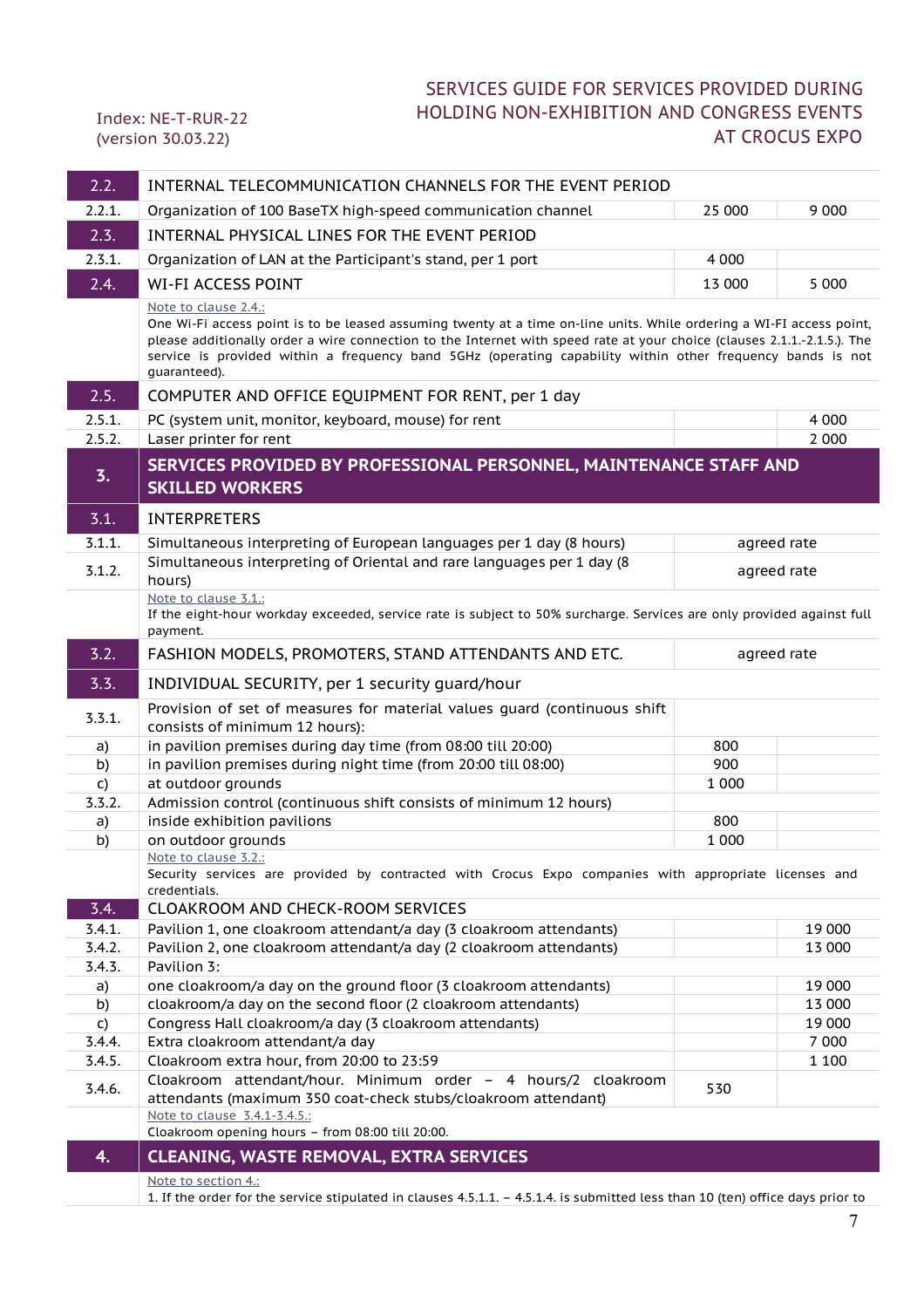|          | One time cleaning of stand includes vacuum cleaning of carpeting or wet cleaning (laminated flooring, floor tiles)<br>including disinfect treatment, disinfect of contact surfaces, emptying of waste bins.<br>Daily cleaning of stand includes one-time cleaning every day during the Event period. The cost is calculated on the |         |  |
|----------|------------------------------------------------------------------------------------------------------------------------------------------------------------------------------------------------------------------------------------------------------------------------------------------------------------------------------------|---------|--|
|          | stand space criterion.                                                                                                                                                                                                                                                                                                             |         |  |
| 4.5.1.5. | One time contact surfaces disinfect, per 1,0 sq m                                                                                                                                                                                                                                                                                  | 100     |  |
|          | Note to clause 4.5.1.5.:<br>When ordering several (periodic) treatments, the minimum interval shall be two hours                                                                                                                                                                                                                   |         |  |
| 4.5.2.   | Urgent cleaning, per 1 call                                                                                                                                                                                                                                                                                                        | 1 0 0 0 |  |
|          |                                                                                                                                                                                                                                                                                                                                    |         |  |
|          | Note to clause 4.5.2.:                                                                                                                                                                                                                                                                                                             |         |  |
|          | An urgent cleaning means cleaning (up to 10 sq m) to remove waste produced during advertising actions,                                                                                                                                                                                                                             |         |  |
|          | presentations, various exhibits and stand equipment damage and etc.                                                                                                                                                                                                                                                                |         |  |
|          | Cleaning of passes between stands of indoor and outdoor exhibition area                                                                                                                                                                                                                                                            |         |  |
| 4.5.3.   | of the Event during the Event period, per 1,0 sq m of gross space of the                                                                                                                                                                                                                                                           | 1,5     |  |
|          | Event/day                                                                                                                                                                                                                                                                                                                          |         |  |
|          | Note to clause 4.5.3.:                                                                                                                                                                                                                                                                                                             |         |  |
|          | Removal of waste from passes is made to containers for subsequent disposal. Containers are to be ordered and paid                                                                                                                                                                                                                  |         |  |
|          | for extra.                                                                                                                                                                                                                                                                                                                         |         |  |
| 4.5.4.   | Disposal of stand fitting materials and collection of bulk waste, per 1                                                                                                                                                                                                                                                            | 2 0 0 0 |  |
|          | cubic m                                                                                                                                                                                                                                                                                                                            |         |  |
|          | Collection of waste produced by operating exhibits/equipment, per 150                                                                                                                                                                                                                                                              |         |  |
| 4.5.5.   | liter-container                                                                                                                                                                                                                                                                                                                    | 1 0 0 0 |  |
|          |                                                                                                                                                                                                                                                                                                                                    |         |  |
| 4.5.6.   | Container for bulk waste, packaging and empties (8 cubic m), per 1                                                                                                                                                                                                                                                                 | 16 000  |  |
|          | container                                                                                                                                                                                                                                                                                                                          |         |  |
| 4.5.7.   | Container for bulk waste (27,0 cubic m) with installation on the loading                                                                                                                                                                                                                                                           | 41 000  |  |
|          | site                                                                                                                                                                                                                                                                                                                               |         |  |
|          | Note to clauses 4.5.4.-4.5.7.:                                                                                                                                                                                                                                                                                                     |         |  |
|          | Conditions of this item should be applied to wastes subject to burial on solid domestic waste landfills. Burial of                                                                                                                                                                                                                 |         |  |
|          | waste with any special measures for its collection, utilization and transportation to be observed, should be extra                                                                                                                                                                                                                 |         |  |
|          | agreed.                                                                                                                                                                                                                                                                                                                            |         |  |
| 4.5.8.   | Cleaning Event support, per 1 cleaner/hour. Minimum service period $-4$                                                                                                                                                                                                                                                            | 700     |  |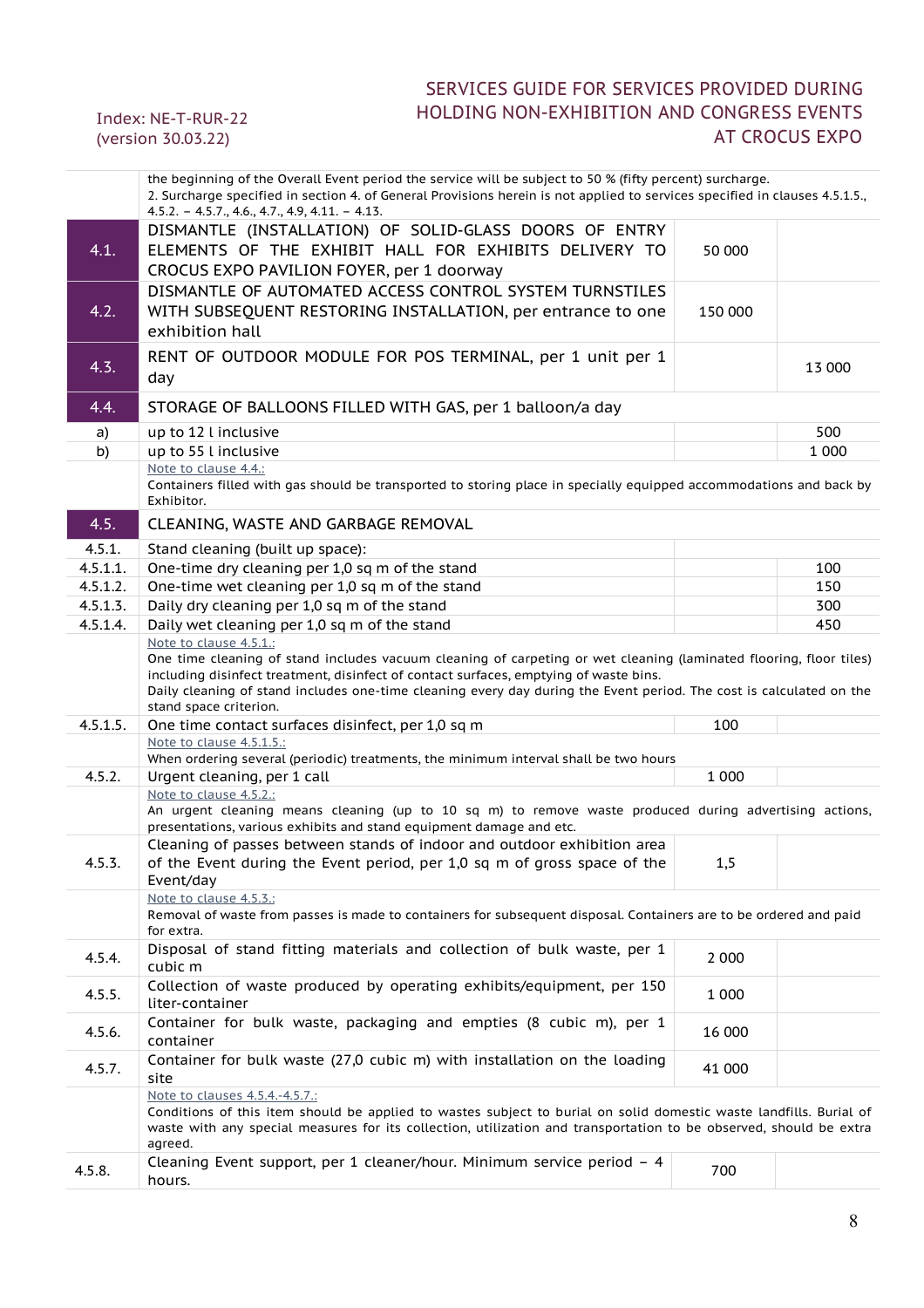| 4.6.           | PASSENGER CAR PARKING PASSES FOR EXHIBITORS TO VIP PARKING LOT, per 1 pass                                                                                                                                                                                                                                                                                                                                                                                                                                                                                                                                                    |         |         |
|----------------|-------------------------------------------------------------------------------------------------------------------------------------------------------------------------------------------------------------------------------------------------------------------------------------------------------------------------------------------------------------------------------------------------------------------------------------------------------------------------------------------------------------------------------------------------------------------------------------------------------------------------------|---------|---------|
| 4.6.1.         | Passenger car for the Event period                                                                                                                                                                                                                                                                                                                                                                                                                                                                                                                                                                                            | 9 0 0 0 |         |
| 4.6.2.         | Passenger car for one day of the Overall Event period                                                                                                                                                                                                                                                                                                                                                                                                                                                                                                                                                                         |         | 3 5 0 0 |
|                | Note to clause 4.6.:<br>VIP parking passes for passenger cars are not subject to change or return.<br>Car pass for advertising transportation mean is charged in accordance with clause 1.1.7.1.a herein.                                                                                                                                                                                                                                                                                                                                                                                                                     |         |         |
| 4.7.           | PASS FOR BUSES INTENDED FOR TRANSPORTATION OF<br>PARTICIPANTS AND GUESTS OF THE EVENT, per 1 day                                                                                                                                                                                                                                                                                                                                                                                                                                                                                                                              |         | 5 0 0 0 |
| 4.8.           | LEASE OF WORKPLACE ON THE REGISTRATION COUNTER, per 1<br>place/day                                                                                                                                                                                                                                                                                                                                                                                                                                                                                                                                                            |         | 1 500   |
|                | Note to clause 4.8.:<br>Each place at the reception counter is numbered and has a width of 0.8 to 1.0 m. The place is designed to<br>accommodate one person, a chair is provided. To accommodate computers, printers and other office appliances, as<br>well as printed materials and handouts, two places or more can be leased, the possibility of electrical connection is<br>provided.                                                                                                                                                                                                                                    |         |         |
| 4.9.           | RETRACTABLE BELT BARRIERS (belt length - 2,0 m) FOR RENT, per<br>$1$ /day                                                                                                                                                                                                                                                                                                                                                                                                                                                                                                                                                     |         | 1 0 0 0 |
| 4.10.          | MOVABLE BARRIERS RENT (for outdoor areas), per a barrier/day                                                                                                                                                                                                                                                                                                                                                                                                                                                                                                                                                                  |         | 400     |
| 4.11.          | Arch metal detector for personal inspection for rent, per unit.                                                                                                                                                                                                                                                                                                                                                                                                                                                                                                                                                               |         | 7 500   |
| 4.12.          | SPECIALIST SERVICES FOR ENTRY TO LOADING/UNLOADING ZONE                                                                                                                                                                                                                                                                                                                                                                                                                                                                                                                                                                       |         |         |
| a)             | per 1 hour (from 20:00 to 08:00)                                                                                                                                                                                                                                                                                                                                                                                                                                                                                                                                                                                              |         | 700     |
| b)             | per 12 hours (from 20:00 to 08:00)                                                                                                                                                                                                                                                                                                                                                                                                                                                                                                                                                                                            |         | 8 0 0 0 |
| 4.13.          | OVERTIME USAGE OF LOADING ELEVATORS AT NIGHTTIME (from<br>20:00 to 08:00) per 12 hours                                                                                                                                                                                                                                                                                                                                                                                                                                                                                                                                        |         | 6 0 0 0 |
| 5.             | <b>OVERTIME USE OF EXHIBITION AREA</b>                                                                                                                                                                                                                                                                                                                                                                                                                                                                                                                                                                                        |         |         |
|                |                                                                                                                                                                                                                                                                                                                                                                                                                                                                                                                                                                                                                               |         |         |
| 5.1.           | Note to section 5.:<br>1. Minimum ordered period of overtime exhibition area leasing is 2 (two) hours. The cost is calculated on the total<br>space criterion.<br>2. Surcharge specified in section 4. of General Provisions herein is not applied to services specified in section 5.<br>3. In case of overtime exhibition area leasing specified in clause 5.1. in the period from 20:00 of the last build-up day<br>till 8:00 of the first Event period day the rate is subject to 100% (hundred percent) surcharge.<br>OVERTIME USE OF EXHIBITION AREA, per 1,0 sq m/hour (save cases specified in clause 5.2.<br>herein) |         |         |
| 5.1.1.         | Indoor exhibition area, daytime from 08:00 to 20:00                                                                                                                                                                                                                                                                                                                                                                                                                                                                                                                                                                           | 320     |         |
| 5.1.2.         | Outdoor exhibition area daytime from 08:00 to 20:00                                                                                                                                                                                                                                                                                                                                                                                                                                                                                                                                                                           | 160     |         |
| 5.1.3.         | Indoor exhibition area, nighttime from 20:00 to 08:00                                                                                                                                                                                                                                                                                                                                                                                                                                                                                                                                                                         | 350     |         |
| 5.1.4.         | Outdoor exhibition area nighttime from 20:00 to 08:00                                                                                                                                                                                                                                                                                                                                                                                                                                                                                                                                                                         | 175     |         |
| 5.2.           | OVERTIME USE OF EXHIBITION AREA FOR THE EVENT DISMANTLING AFTER THE OVERALL<br>EVENT PERIOD, per 1 sq m of build up space/hour                                                                                                                                                                                                                                                                                                                                                                                                                                                                                                |         |         |
| 5.2.1.         | Indoor exhibition area                                                                                                                                                                                                                                                                                                                                                                                                                                                                                                                                                                                                        | 3 0 0 0 |         |
| 5.2.2.         | Outdoor exhibition area                                                                                                                                                                                                                                                                                                                                                                                                                                                                                                                                                                                                       | 1 500   |         |
| 6.             | <b>HANDLING AND TRANSPORTATION SERVICES</b>                                                                                                                                                                                                                                                                                                                                                                                                                                                                                                                                                                                   |         |         |
|                | Note to section 6.:<br>1. Surcharge specified in section 4. of General Provisions herein is not applied to services specified in section 6.<br>2. Handling services specified in section 6., save clauses 6.3., 6.5., 6.6.1., 6.7., 6.8., are paid for:<br>- when held at nighttime (from 20:00 till 22:00) are subject to 50 % (fifty percent) surcharge;<br>- when held at nighttime (from 22:00 till 08:00) are subject to 100 % (hundred percent) surcharge;<br>- when held during periods prior and after the Overall Event period are subject to 50 % (fifty percent)<br>surcharge.                                     |         |         |
| 6.1.<br>6.1.1. | TRUCK CONSIGNMENTS (CLASSIFICATION)<br>Exhibition goods:                                                                                                                                                                                                                                                                                                                                                                                                                                                                                                                                                                      |         |         |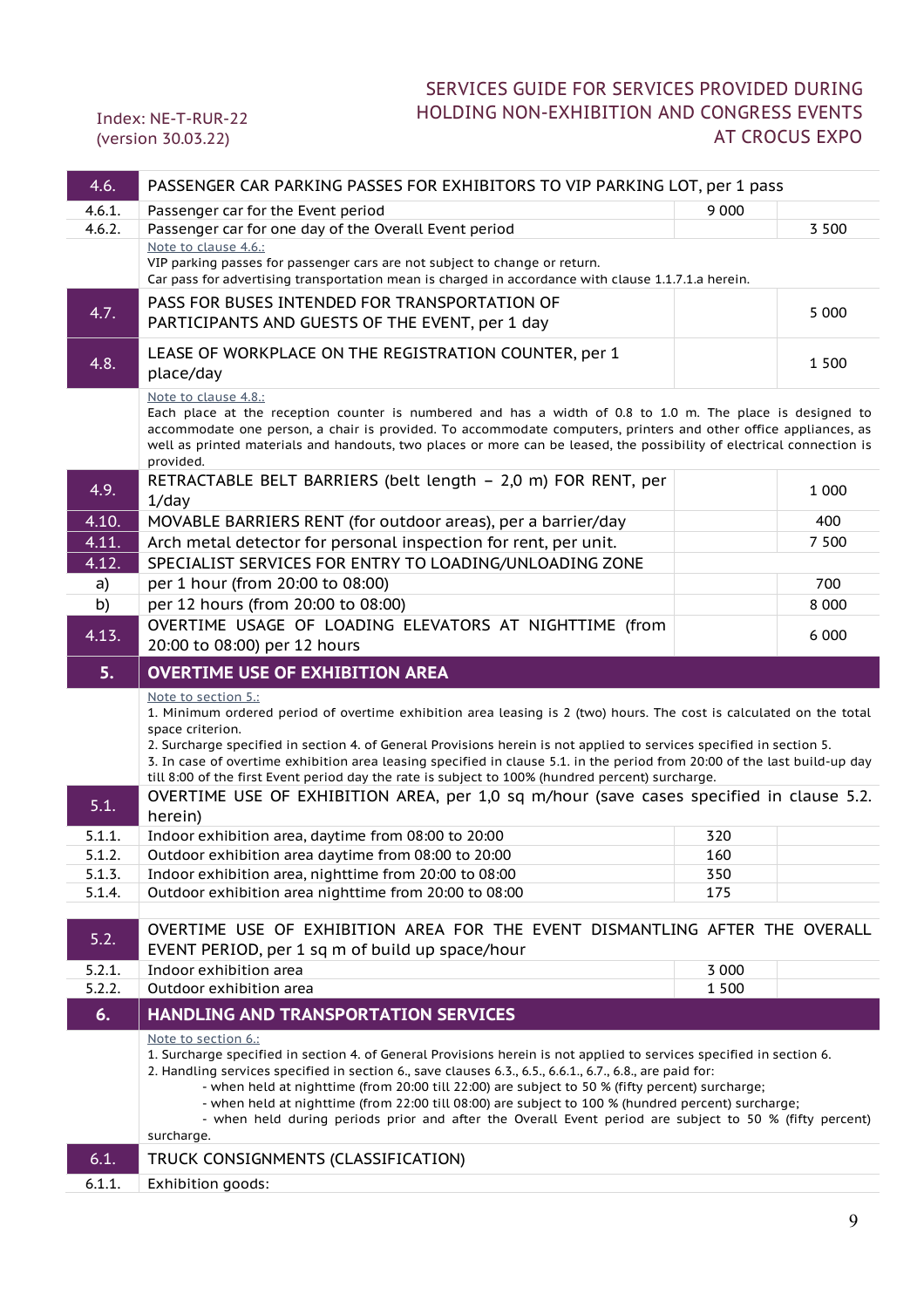| a)           | exhibits and related goods, per 100 kg (minimum 300 kg)                                                                                                                                                                                                                                                             | 3 0 0 0     |                |
|--------------|---------------------------------------------------------------------------------------------------------------------------------------------------------------------------------------------------------------------------------------------------------------------------------------------------------------------|-------------|----------------|
| b)           | furniture, per 1,0 cubic m (minimum 3,0 cubic m)                                                                                                                                                                                                                                                                    | 3 5 0 0     |                |
| 6.1.2.       | Other goods:                                                                                                                                                                                                                                                                                                        |             |                |
| a)           | stand fitting materials, per 1,0 cubic m (minimum 3,0 cubic m)                                                                                                                                                                                                                                                      | 3 5 0 0     |                |
| b)           | equipment and tools for stand construction, per 100 kg (minimum 300 kg)                                                                                                                                                                                                                                             | 3 0 0 0     |                |
| $\mathsf{C}$ | reusable empties, per 1,0 cubic m (minimum 3,0 cubic m)                                                                                                                                                                                                                                                             | 3 500       |                |
|              | Note to clause 6.1.:<br>Each stated 100 kg of actual weight shall be charged as full 100 kg; each started cubic m of actual volume shall be<br>charged as full cubic m. In case of doubt as to declared weight Crocus Expo leaves the right to make cubic m<br>calculations on the basis of 100 kg = $0,33$ cubic m |             |                |
| 6.2.         | CONTAINER CONSIGNMENTS, per 1 container                                                                                                                                                                                                                                                                             |             |                |
| 6.2.1.       | up to 20 foot container                                                                                                                                                                                                                                                                                             | 40 000      |                |
| 6.2.2.       | up to 40 foot container                                                                                                                                                                                                                                                                                             | 65 000      |                |
|              | Note to clause 6.2.:<br>Unloading/loading of container from/to arriving truck, excluding unloading of container contents.<br>The rates herein include container delivery to/from warehouse.                                                                                                                         |             |                |
| 6.3.         | SELF-PROPELLED CONSIGNMENTS                                                                                                                                                                                                                                                                                         |             |                |
| 6.3.1.       | Receipt of self-propelled consignments (self-propelled or on a transport platform), 1 per unit:                                                                                                                                                                                                                     |             |                |
| a)           | wheel transport                                                                                                                                                                                                                                                                                                     | 3 500       |                |
| b)           | full-track transport                                                                                                                                                                                                                                                                                                | 10 000      |                |
| C)           | water craft                                                                                                                                                                                                                                                                                                         | agreed rate |                |
| d)           | aircraft                                                                                                                                                                                                                                                                                                            | agreed rate |                |
| 6.3.2.       | Receipt of self-propelled consignments with the use of Crocus Expo<br>mobile ramp, per 1 unit                                                                                                                                                                                                                       | 10 000      |                |
| 6.4.         | HANDLING AND STORAGE OF CONSIGNMENTS AT WAREHOUSE                                                                                                                                                                                                                                                                   |             |                |
| 6.4.1.       | Delivery from stand to warehouse and backwards:                                                                                                                                                                                                                                                                     |             |                |
| a)           | per 100 kg                                                                                                                                                                                                                                                                                                          | 2 5 0 0     |                |
| b)           | per 1,0 cubic m                                                                                                                                                                                                                                                                                                     | 3 500       |                |
| 6.4.2.       | Storage per 1,0 cubic m/day (minimum 5,0 cubic m):                                                                                                                                                                                                                                                                  |             |                |
| a)           | outdoor storage                                                                                                                                                                                                                                                                                                     | 500         |                |
| b)           | indoor storage                                                                                                                                                                                                                                                                                                      | 700         |                |
|              | Note to clause 6.4.:                                                                                                                                                                                                                                                                                                |             |                |
| 6.5.         | Classification is in accordance with clause 6.1.<br>DELIVERY OF EMPTIES FROM STAND TO WAREHOUSE, STORAGE<br>DURING THE EVENT PERIOD, DELIVERY OF EMPTIES FROM<br>WAREHOUSE TO STAND per 1,0 cubic m                                                                                                                 | 4 5 0 0     |                |
| 6.6.         | ASSOCIATED SERVICES                                                                                                                                                                                                                                                                                                 |             |                |
| 6.6.1.       | Trolley for small size consignment, per 1 hour                                                                                                                                                                                                                                                                      | 2 5 0 0     |                |
| 6.6.2.       | Note to clause 6.6.1.:<br>Trolley is a platform on wheels, 1.2 x 0.8 m, designed to transport small size consignments up to 250 kg. Delivery of<br>consignment by means of a trolley can be made only from/to the loading and unloading areas.<br>Truck crane up to 25 ton capacity:                                |             |                |
| a)           | per 1 hour (minimum 2 hours)                                                                                                                                                                                                                                                                                        | 20 000      |                |
| b)           | per shift (8 hours)                                                                                                                                                                                                                                                                                                 | agreed rate |                |
| 6.6.3.       | Truck crane over 25 ton capacity:                                                                                                                                                                                                                                                                                   |             |                |
| a)           | up to 32 ton, per 1 hour (minimum 2 hours)                                                                                                                                                                                                                                                                          | agreed rate |                |
| b)           | up to 32 ton, per shift (8 hours)                                                                                                                                                                                                                                                                                   | agreed rate |                |
| C)           | up to 40 ton, per 1 hour (minimum 2 hours)                                                                                                                                                                                                                                                                          | agreed rate |                |
| d)           | up to 40 ton, per shift (8 hours)                                                                                                                                                                                                                                                                                   | agreed rate |                |
| e)           | up to 50 ton, per 1 hour (minimum 2 hours)                                                                                                                                                                                                                                                                          | agreed rate |                |
| f)           | up to 50 ton, per shift (8 hours)                                                                                                                                                                                                                                                                                   | agreed rate |                |
| g)           | up to 70 ton, per 1 hour (minimum 2 hours)                                                                                                                                                                                                                                                                          | agreed rate |                |
| h)           | up to 70 ton, per shift (8 hours)                                                                                                                                                                                                                                                                                   | agreed rate |                |
| i)           | up to 90 ton, per 1 hour (minimum 2 hours)                                                                                                                                                                                                                                                                          | agreed rate |                |
|              |                                                                                                                                                                                                                                                                                                                     |             | 1 <sub>0</sub> |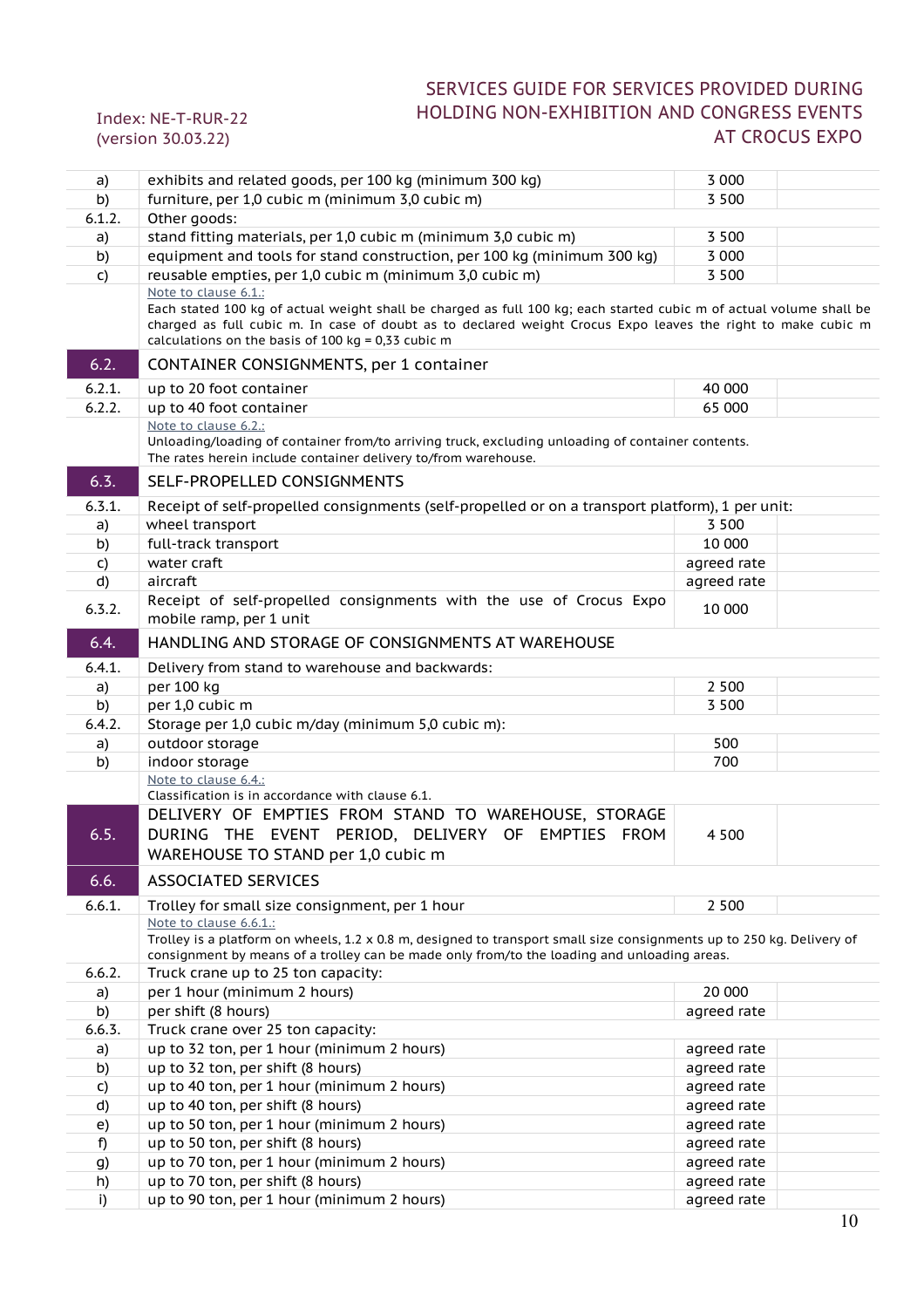| j)                     |                                                                                                                                                                                                                                                                                                                                   |             |  |
|------------------------|-----------------------------------------------------------------------------------------------------------------------------------------------------------------------------------------------------------------------------------------------------------------------------------------------------------------------------------|-------------|--|
|                        | up to 90 ton, per shift (8 hours)                                                                                                                                                                                                                                                                                                 | agreed rate |  |
| 6.6.4.                 | Forklift truck                                                                                                                                                                                                                                                                                                                    |             |  |
| a)                     | per 1 hour                                                                                                                                                                                                                                                                                                                        | 8 5 0 0     |  |
| b)                     | per shift (8 hours)                                                                                                                                                                                                                                                                                                               | agreed rate |  |
| 6.6.5.                 | Handler (slinger):                                                                                                                                                                                                                                                                                                                |             |  |
| a)                     | per 1 hour                                                                                                                                                                                                                                                                                                                        | 4 0 0 0     |  |
| b)                     | per shift (8 hours)                                                                                                                                                                                                                                                                                                               | agreed rate |  |
|                        | Note to clause 6.6.:<br>Each started hour is charged as full. Clauses 6.6.2., 6.6.3., 6.6.4., 6.6.5. apply only for build up and dismantling works<br>(removal or placing from or on pallets or podiums, movement or placing of freights at the stand), executed with<br>hoisting devices order.                                  |             |  |
| 6.7.                   | PASS TO THE MATERIAL HANDLING AREA:                                                                                                                                                                                                                                                                                               |             |  |
| a)                     | car, per 1 unit                                                                                                                                                                                                                                                                                                                   | 3 5 0 0     |  |
| b)                     | truck, per 1 unit                                                                                                                                                                                                                                                                                                                 | 6 5 0 0     |  |
| C)                     | car with trailer, per 1 unit                                                                                                                                                                                                                                                                                                      | 6 5 0 0     |  |
| d)                     | Extra period of parking, per 30 minutes                                                                                                                                                                                                                                                                                           | 1 0 0 0     |  |
|                        | Note to clause 6.7.:<br>The pass is valid for the Event's build up and dismantling periods. During the Event period the admission of<br>exhibitors' vehicles are subject to approval by the Organizer.<br>Each started 30 minutes is charged as full.                                                                             |             |  |
| 6.8.                   | USAGE OF CROCUS CITY TERRITORY (trucks parking in the territory<br>for more than a day), per a day                                                                                                                                                                                                                                | 10 000      |  |
|                        | Note to clause 6.8.:                                                                                                                                                                                                                                                                                                              |             |  |
|                        | Each started day is charged as full.                                                                                                                                                                                                                                                                                              |             |  |
| 7.                     | SPECIAL-PURPOSE PREMISES (CONFERENCE HALLS AND MEETING ROOMS) FOR EVENTS<br>HOLDING, FULL SEATING CAPACITY                                                                                                                                                                                                                        |             |  |
|                        | Note to section 7.:<br>1. Installation/dismantling works, including installation of audiovisual equipment, preparation for catering services,<br>etc. are made under the rent terms and conditions.<br>2. In case of cancellation of the order specified in clauses 7.1. - 7.7. during the Overall Event period the customer will |             |  |
| 7.1.                   | settle property losses of Crocus Expo amounting to 100% (hundred percent) of the cost of the cancelled service.                                                                                                                                                                                                                   |             |  |
| 7.1.1.                 | <b>CONFERENCE HALLS, PAVILION 1</b>                                                                                                                                                                                                                                                                                               |             |  |
| a)                     |                                                                                                                                                                                                                                                                                                                                   |             |  |
|                        | Conference hall A (166 sq m, 150 seats):**<br>per 1 hour***                                                                                                                                                                                                                                                                       | 17 000      |  |
| b)                     | per 1/2 conference day                                                                                                                                                                                                                                                                                                            | 50 000      |  |
| C)                     | per 1 conference day                                                                                                                                                                                                                                                                                                              | 83 000      |  |
| 7.1.2.                 | Conference hall B (85 sq m, 70 seats):**                                                                                                                                                                                                                                                                                          |             |  |
| a)                     | per 1 hour***                                                                                                                                                                                                                                                                                                                     | 15 000      |  |
| b)                     | per 1/2 conference day                                                                                                                                                                                                                                                                                                            | 42 000      |  |
|                        | per 1 conference day                                                                                                                                                                                                                                                                                                              | 70 000      |  |
| $\mathsf{C}$<br>7.1.3. | Conference hall C (143 sq m, 130 seats):**                                                                                                                                                                                                                                                                                        |             |  |
|                        | per 1 hour***                                                                                                                                                                                                                                                                                                                     | 18 000      |  |
| a)<br>b)               | per 1/2 conference day                                                                                                                                                                                                                                                                                                            | 55 000      |  |
|                        | per 1 conference day                                                                                                                                                                                                                                                                                                              | 88 000      |  |
| $\mathsf{C}$<br>7.1.4. | Conference hall D (111 sq m, 100 seats):**                                                                                                                                                                                                                                                                                        |             |  |
|                        | per 1 hour***                                                                                                                                                                                                                                                                                                                     | 16 000      |  |
| a)<br>b)               | per 1/2 conference day                                                                                                                                                                                                                                                                                                            | 45 000      |  |
| C)                     | per 1 conference day                                                                                                                                                                                                                                                                                                              | 72 000      |  |
| 7.1.5.                 | Conference hall E (256 sq m, 250 seats):*                                                                                                                                                                                                                                                                                         |             |  |
| a)                     | per 1 hour                                                                                                                                                                                                                                                                                                                        | 19 000      |  |
| b)                     | per 1/2 conference day                                                                                                                                                                                                                                                                                                            | 66 000      |  |
| $\mathsf{C}$           | per 1 conference day                                                                                                                                                                                                                                                                                                              | 110 000     |  |
| 7.1.6.                 | Conference hall F (300 sq m, 300 seats):*                                                                                                                                                                                                                                                                                         |             |  |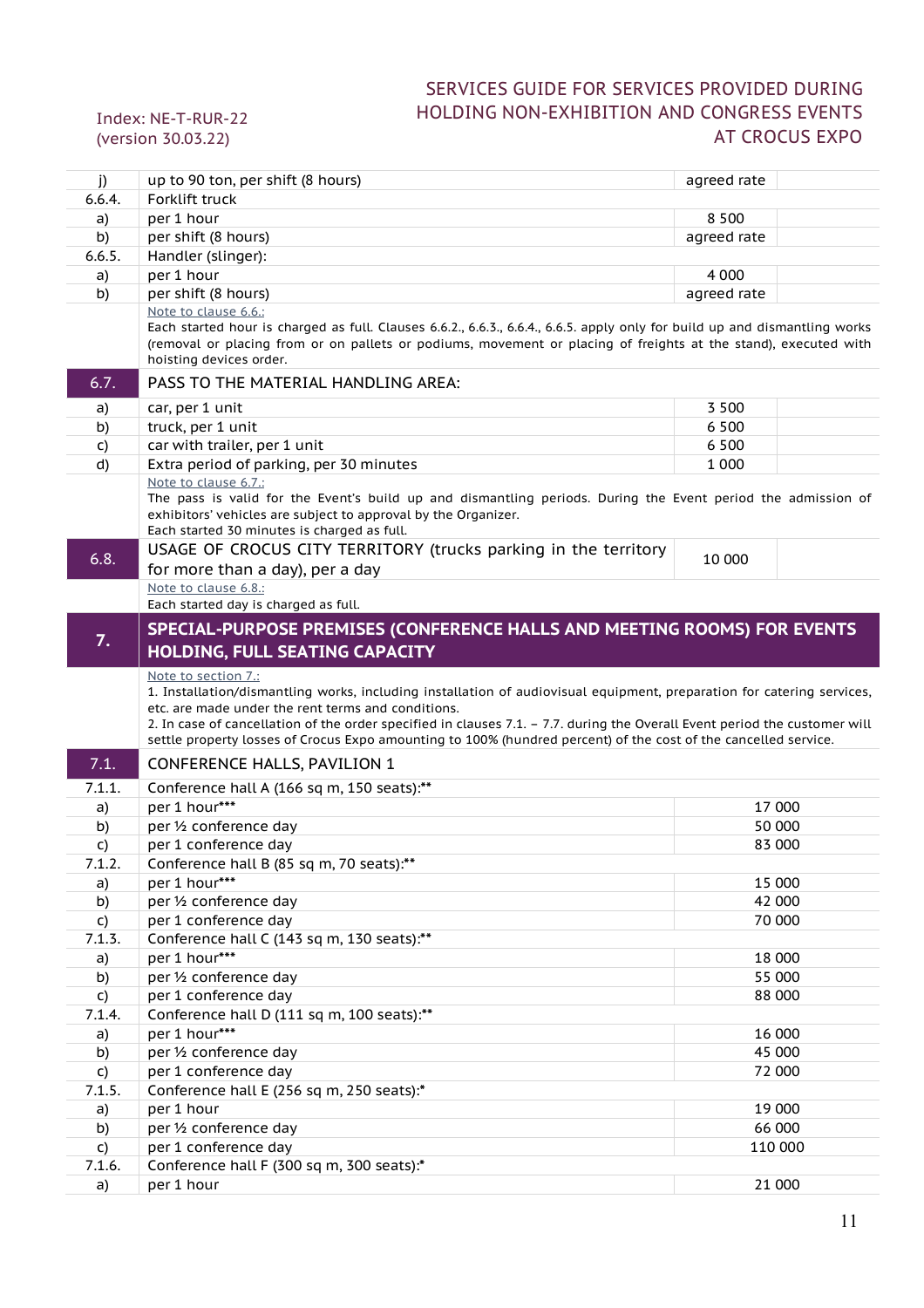| b)           | per 1/2 conference day                                                                                                                                                                                                                                                                                                                                                                                    | 70 000  |
|--------------|-----------------------------------------------------------------------------------------------------------------------------------------------------------------------------------------------------------------------------------------------------------------------------------------------------------------------------------------------------------------------------------------------------------|---------|
| $\mathsf{C}$ | per 1 conference day                                                                                                                                                                                                                                                                                                                                                                                      | 118 000 |
| 7.1.7.       | Conference hall G (300 sq m, 300 seats):*                                                                                                                                                                                                                                                                                                                                                                 |         |
| a)           | per 1 hour                                                                                                                                                                                                                                                                                                                                                                                                | 21 000  |
| b)           | per 1/2 conference day                                                                                                                                                                                                                                                                                                                                                                                    | 70 000  |
| C)           | per 1 conference day                                                                                                                                                                                                                                                                                                                                                                                      | 118 000 |
| 7.1.8.       | Combined conference halls F и G (600 кв. м, до 600 чел.):*                                                                                                                                                                                                                                                                                                                                                |         |
| a)           | per 1 hour                                                                                                                                                                                                                                                                                                                                                                                                | 36 000  |
| b)           | per 1/2 conference day                                                                                                                                                                                                                                                                                                                                                                                    | 118 000 |
| C)           | per 1 conference day                                                                                                                                                                                                                                                                                                                                                                                      | 203 000 |
|              | Note to clause 7.1.:<br>* Conference hall leasing is possible on terms of hourly payment.<br>** Minimum lease period is 1/2 conference day period.<br>*** Applied only to special-purpose premises leasing over the periods "1/2 conference day" and "1 conference day"<br>including installation/dismantling works and installation of audiovisual equipment, preparation for catering services,<br>etc. |         |
| 7.2.         | MEETING ROOMS, PAVILION 1 (round table seating)                                                                                                                                                                                                                                                                                                                                                           |         |
| 7.2.1.       | Meeting room No.1 (28 sq m, up to 10 seats):                                                                                                                                                                                                                                                                                                                                                              |         |
| a)           | per 1/2 conference day                                                                                                                                                                                                                                                                                                                                                                                    | 16 000  |
| b)           | per 1 conference day                                                                                                                                                                                                                                                                                                                                                                                      | 21 000  |
| 7.2.2.       | Meeting room No.2 (28 sq m, up to 10 seats):                                                                                                                                                                                                                                                                                                                                                              |         |
| a)           | per 1/2 conference day                                                                                                                                                                                                                                                                                                                                                                                    | 16 000  |
| b)           | per 1 conference day                                                                                                                                                                                                                                                                                                                                                                                      | 21 000  |
| 7.2.3.       | Meeting room No.3 (26 sq m, up to 10 seats):                                                                                                                                                                                                                                                                                                                                                              |         |
| a)           | per 1/2 conference day                                                                                                                                                                                                                                                                                                                                                                                    | 16 000  |
| b)           | per 1 conference day                                                                                                                                                                                                                                                                                                                                                                                      | 21 000  |
| 7.2.4.       | Meeting room No.4 (25 sq m, up to 10 seats):                                                                                                                                                                                                                                                                                                                                                              |         |
| a)           | per 1/2 conference day                                                                                                                                                                                                                                                                                                                                                                                    | 16 000  |
| b)           | per 1 conference day                                                                                                                                                                                                                                                                                                                                                                                      | 21 000  |
| 7.3.         | <b>CONFERENCE HALLS, PAVILION 2</b>                                                                                                                                                                                                                                                                                                                                                                       |         |
| 7.3.1.       | Conference hall H (286 sq m, up to 300 seats):*                                                                                                                                                                                                                                                                                                                                                           |         |
| a)           | per 1 hour                                                                                                                                                                                                                                                                                                                                                                                                | 20 000  |
| b)           | per 1/2 conference day                                                                                                                                                                                                                                                                                                                                                                                    | 67 000  |
| C)           | per 1 conference day                                                                                                                                                                                                                                                                                                                                                                                      | 113 000 |
| 7.3.2.       | Conference hall J (98 sq m, up to 80 seats):**                                                                                                                                                                                                                                                                                                                                                            |         |
| a)           | per 1 hour***                                                                                                                                                                                                                                                                                                                                                                                             | 9 0 0 0 |
| b)           | per 1/2 conference day                                                                                                                                                                                                                                                                                                                                                                                    | 23 000  |
| $\mathsf{C}$ | per 1 conference day                                                                                                                                                                                                                                                                                                                                                                                      | 42 000  |
| 7.3.3.       | Conference hall K (94 sq m, up to 90 seats):**                                                                                                                                                                                                                                                                                                                                                            |         |
| a)           | per 1 hour***                                                                                                                                                                                                                                                                                                                                                                                             | 11 000  |
| b)           | per 1/2 conference day                                                                                                                                                                                                                                                                                                                                                                                    | 32 000  |
| C)           | per 1 conference day                                                                                                                                                                                                                                                                                                                                                                                      | 53 000  |
| 7.3.4.       | Conference hall L (127,6 sq m, up to 120 seats):**                                                                                                                                                                                                                                                                                                                                                        |         |
| a)           | per 1 hour***                                                                                                                                                                                                                                                                                                                                                                                             | 12 000  |
| b)           | per 1/2 conference day                                                                                                                                                                                                                                                                                                                                                                                    | 40 000  |
| $\mathsf{C}$ | per 1 conference day                                                                                                                                                                                                                                                                                                                                                                                      | 67 000  |
| 7.3.5.       | Conference hall M (67,3 sq m, up to 70 seats):**<br>per 1 hour***                                                                                                                                                                                                                                                                                                                                         | 7 0 0 0 |
| a)           | per 1/2 conference day                                                                                                                                                                                                                                                                                                                                                                                    | 23 000  |
| b)           | per 1 conference day                                                                                                                                                                                                                                                                                                                                                                                      | 40 000  |
| C)<br>7.3.6. | Conference hall N (67,3 sq m, up to 70 seats):**                                                                                                                                                                                                                                                                                                                                                          |         |
| a)           | per 1 hour***                                                                                                                                                                                                                                                                                                                                                                                             | 7 0 0 0 |
| b)           | per 1/2 conference day                                                                                                                                                                                                                                                                                                                                                                                    | 23 000  |
| $\mathsf{C}$ | per 1 conference day                                                                                                                                                                                                                                                                                                                                                                                      | 40 000  |
|              |                                                                                                                                                                                                                                                                                                                                                                                                           |         |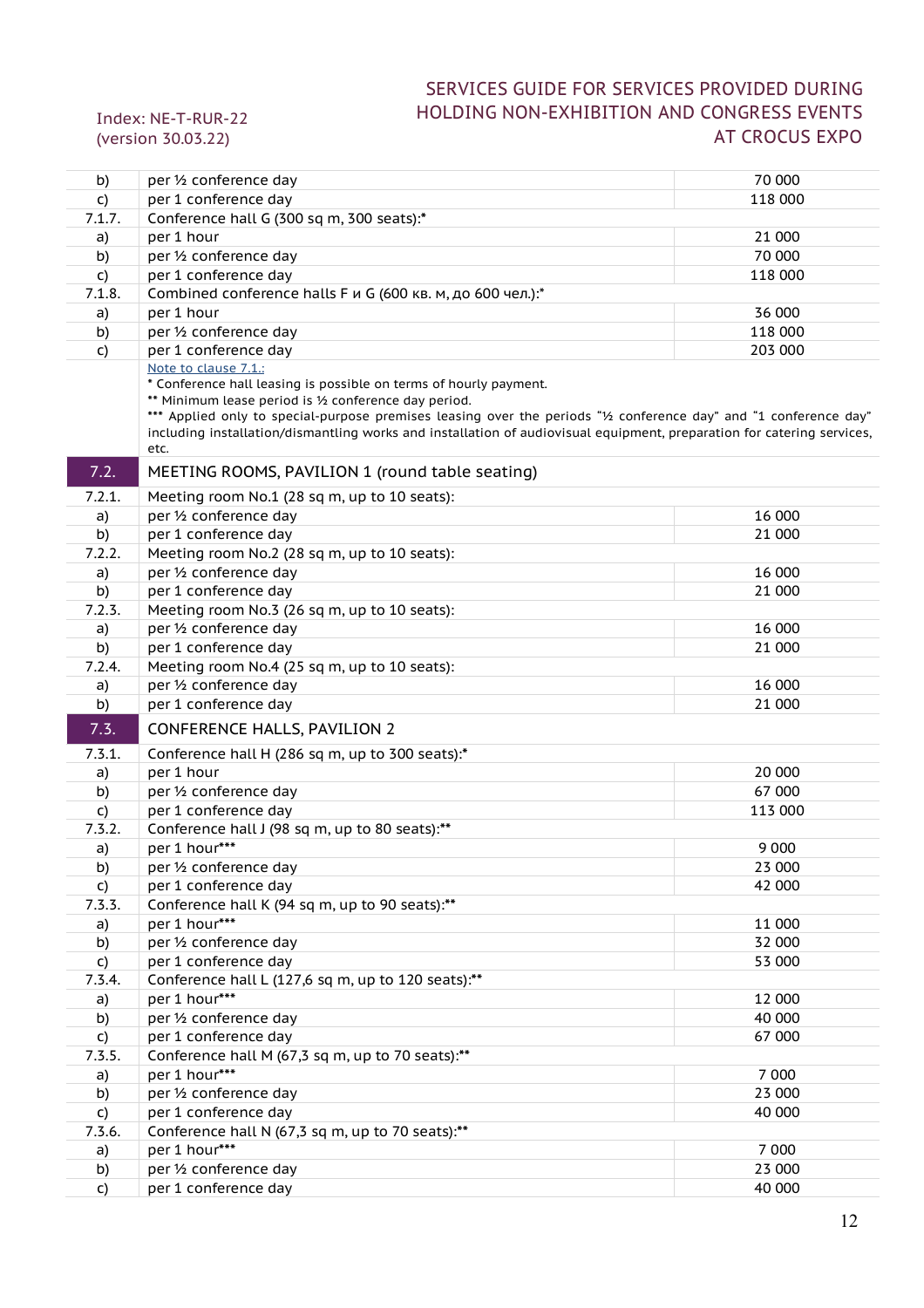| 7.3.7.       | Conference hall P (54 sq m, up to 50 seats):**                                                                                                                                                                                                                                                                                                                                                            |                 |
|--------------|-----------------------------------------------------------------------------------------------------------------------------------------------------------------------------------------------------------------------------------------------------------------------------------------------------------------------------------------------------------------------------------------------------------|-----------------|
| a)           | per 1 hour***                                                                                                                                                                                                                                                                                                                                                                                             | 6 0 0 0         |
| b)           | per 1/2 conference day                                                                                                                                                                                                                                                                                                                                                                                    | 19 000          |
| C)           | per 1 conference day                                                                                                                                                                                                                                                                                                                                                                                      | 30 000          |
| 7.3.8.       | Conference hall Blue (723 sq m, up to 600 seats):*                                                                                                                                                                                                                                                                                                                                                        |                 |
| a)           | per 1 hour                                                                                                                                                                                                                                                                                                                                                                                                | 37 000          |
| b)           | per 1/2 conference day                                                                                                                                                                                                                                                                                                                                                                                    | 126 000         |
| $\mathsf{C}$ | per 1 conference day                                                                                                                                                                                                                                                                                                                                                                                      | 200 000         |
| 7.3.9.       | Conference hall Red (723 sq m, up to 600 seats):*                                                                                                                                                                                                                                                                                                                                                         |                 |
| a)           | per 1 hour                                                                                                                                                                                                                                                                                                                                                                                                | 37 000          |
| b)           | per 1/2 conference day                                                                                                                                                                                                                                                                                                                                                                                    | 126 000         |
| $\mathsf{C}$ | per 1 conference day                                                                                                                                                                                                                                                                                                                                                                                      | 200 000         |
|              | Note to clause 7.3.:<br>* Conference hall leasing is possible on terms of hourly payment.<br>** Minimum lease period is 1/2 conference day period.<br>*** Applied only to special-purpose premises leasing over the periods "1/2 conference day" and "1 conference day"<br>including installation/dismantling works and installation of audiovisual equipment, preparation for catering services,<br>etc. |                 |
| 7.4.         | MEETING ROOMS, PAVILION 2 (round table seating)                                                                                                                                                                                                                                                                                                                                                           |                 |
| 7.4.1.       | Meeting room No.5 (30 sq m, up to 10 seats):**                                                                                                                                                                                                                                                                                                                                                            |                 |
| a)           | per 1 hour***                                                                                                                                                                                                                                                                                                                                                                                             | 7 0 0 0         |
| b)           | per 1/2 conference day                                                                                                                                                                                                                                                                                                                                                                                    | 22 000          |
| $\mathsf{C}$ | per 1 conference day                                                                                                                                                                                                                                                                                                                                                                                      | 38 000          |
| 7.4.2.       | Meeting room No.6 (24,8 sq m, up to 10 seats):**                                                                                                                                                                                                                                                                                                                                                          |                 |
| a)           | per 1 hour***                                                                                                                                                                                                                                                                                                                                                                                             | 5 0 0 0         |
| b)           | per 1/2 conference day                                                                                                                                                                                                                                                                                                                                                                                    | 16 000          |
| $\mathsf{C}$ | per 1 conference day                                                                                                                                                                                                                                                                                                                                                                                      | 27 000          |
| 7.4.3.       | Meeting room No.7 (22 sq m, up to 10 seats):**                                                                                                                                                                                                                                                                                                                                                            |                 |
| a)           | per 1 hour***                                                                                                                                                                                                                                                                                                                                                                                             | 5 0 0 0         |
| b)           | per 1/2 conference day                                                                                                                                                                                                                                                                                                                                                                                    | 16 000          |
| $\mathsf{C}$ | per 1 conference day                                                                                                                                                                                                                                                                                                                                                                                      | 27 000          |
| 7.4.4.       | Meeting room No.8 (35,8 sq m, up to 16 seats): **                                                                                                                                                                                                                                                                                                                                                         |                 |
| a)           | a) per 1 hour***                                                                                                                                                                                                                                                                                                                                                                                          | 7 0 0 0         |
| b)           | b) per 1/2 conference day                                                                                                                                                                                                                                                                                                                                                                                 | 22 000          |
| C)           | per 1 conference day                                                                                                                                                                                                                                                                                                                                                                                      | 38 000          |
| 7.4.5.       | Meeting room No.9 (49 sq m, up to 18 seats):**                                                                                                                                                                                                                                                                                                                                                            |                 |
| a)           | per 1 hour***                                                                                                                                                                                                                                                                                                                                                                                             | 7 0 0 0         |
| b)           | per 1/2 conference day                                                                                                                                                                                                                                                                                                                                                                                    | 22 000          |
| C)           | per 1 conference day                                                                                                                                                                                                                                                                                                                                                                                      | 38 000          |
|              | Note to clause 7.4.:<br>** Minimum lease period is 1/2 conference day period.<br>*** Applied only to special-purpose premises leasing over the periods "1/2 conference day" and "1 conference day"<br>including installation/dismantling works and installation of audiovisual equipment, preparation for catering services,<br>etc.                                                                      |                 |
| 7.5.         | PAVILION 3, THIRD FLOOR HALL FOR CATERING SERVICES:                                                                                                                                                                                                                                                                                                                                                       |                 |
| a)           | $\frac{1}{2}$ hall, per $\frac{1}{2}$ day, per one day                                                                                                                                                                                                                                                                                                                                                    | 85 000/160 000  |
| b)           | 1 hall, per 1/2 day, per one day                                                                                                                                                                                                                                                                                                                                                                          | 160 000/300 000 |
|              | Note to clause 7.5.:<br>*"1/2 conference day: means a period of 6 hours from 08:00 to 20:00                                                                                                                                                                                                                                                                                                               |                 |
| 7.6.         | PAVILION 3, CONFERENCE HALLS AND CONGRESS CENTRE HALLS                                                                                                                                                                                                                                                                                                                                                    | agreed rate     |
|              | Note to clause 7.6.:<br>If an application is submitted later than 5 (five) office days before the Overall Event period, the services are subject<br>to technical availability.                                                                                                                                                                                                                            |                 |
| 7.7.         | MEETING ROOM, PAVILION 3 (round table seating, 80 sq m, 14 seats) *                                                                                                                                                                                                                                                                                                                                       |                 |
| a)           | per 1 hour**                                                                                                                                                                                                                                                                                                                                                                                              | 11 000          |